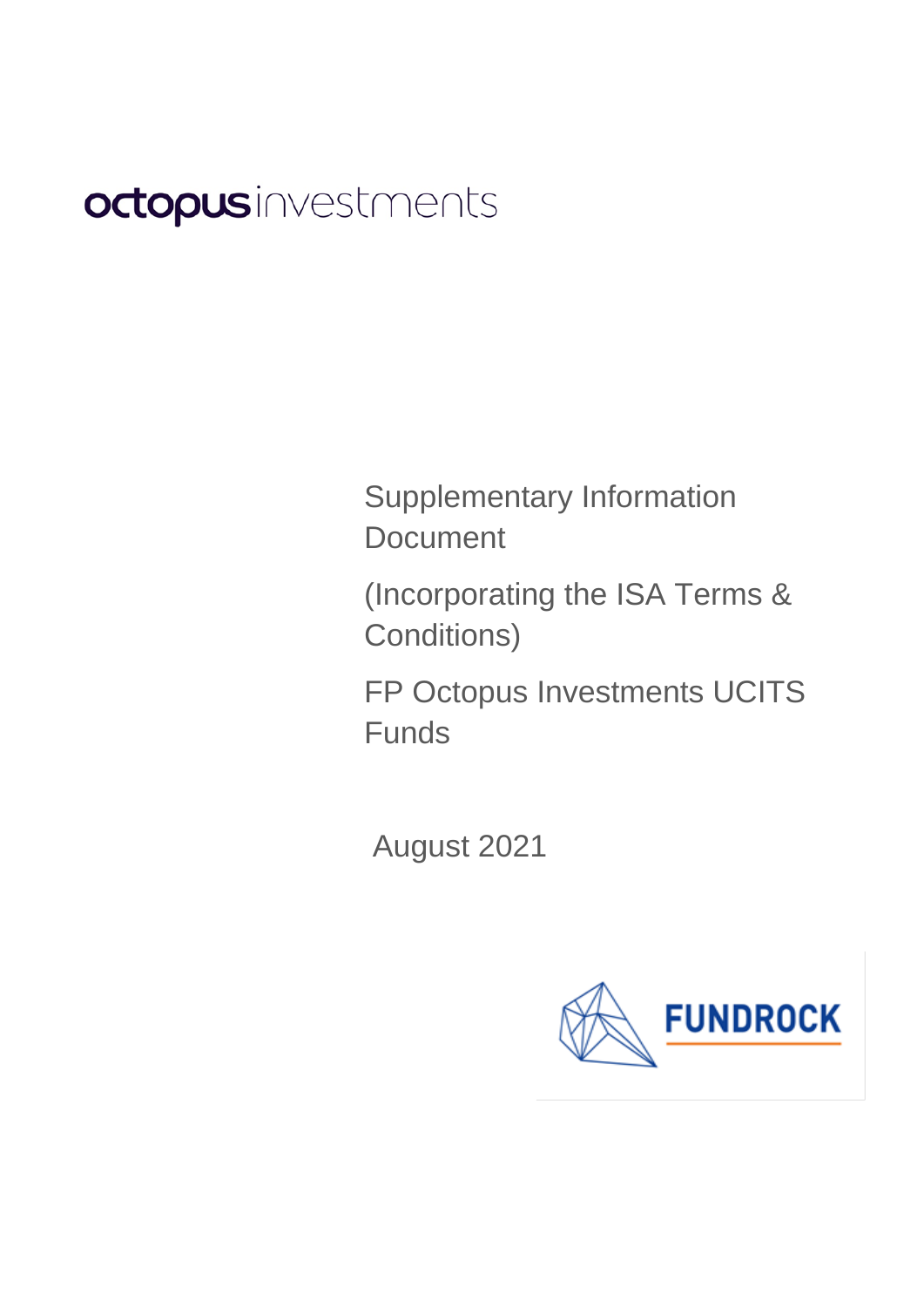# **Introduction**

# **Guide to this document**

This document is designed to be read alongside a relevant 2-page Key Investor Information Document ("KIID"). Together they summarise information about your investment in the funds, and provide answers to some important questions.

You should read these documents carefully to help you understand what you are buying, and keep them safe for future reference.

Please note that we will not accept your investment instructions unless you have confirmed that you have read the appropriate Key Investor Information Document ("KIID"). A copy is available at [www.fundrock.com](http://www.fundpartners.co.uk/) under "Octopus Investments".

You should also read the relevant Prospectus (the "Prospectus") before making an investment decision. Your rights and duties as well as your legal relationship with the Company are set out in the Prospectus. For a copy of the Prospectus, please write to FundRock Partners Limited, 52-54 Gracechurch Street, London, EC3V 0EH or call the administration office on 01268 44 8634.

The KIID and the Prospectus are available in English. If you have any doubts about the contents of these documents, you should contact a professional adviser.

As we are not registered with the relevant authorities in the United States we cannot sell shares to people who are "US persons". For a definition of a US person, and for further information on this point, please see further details in the Prospectus or call us on 1268 44 8634 (UK only) or +44(0) 1268 44 8634 (from outside the UK).

# **Contents**

| About FP Octopus Investments UCITS Funds          |
|---------------------------------------------------|
|                                                   |
|                                                   |
|                                                   |
|                                                   |
|                                                   |
| What happens if I change my mind?  2              |
|                                                   |
| Contract notes to an agent/IFA 3                  |
| Method of delivery of applications or other       |
| instructions to deal in shares3                   |
| How do you calculate the value of the shares      |
| and where can I find out my shares' value?  3     |
| What limits apply to investment in the Funds?4    |
| <b>Accumulation and Distribution Dates  4</b>     |
|                                                   |
| What are the charges involved in investing? . 5   |
| What expenses do the Funds have? 7                |
| How will charges and expenses affect my           |
|                                                   |
| Does a dilution adjustment apply? 7               |
|                                                   |
|                                                   |
|                                                   |
| What is my tax position if I invest in the Fund   |
|                                                   |
| What is my tax position if I invest into the Fund |
|                                                   |
|                                                   |
|                                                   |
|                                                   |
| Delivery versus payment (DVP) exemption  8        |
|                                                   |
| What other information can I access? 9            |
|                                                   |
|                                                   |
| Manager's reports and Company's                   |
|                                                   |
| and electronic<br>calls                           |
| <b>Telephone</b>                                  |
| UK Money Laundering Regulations 10                |
|                                                   |
| Am I covered by a compensation scheme?10          |
|                                                   |
|                                                   |
|                                                   |
|                                                   |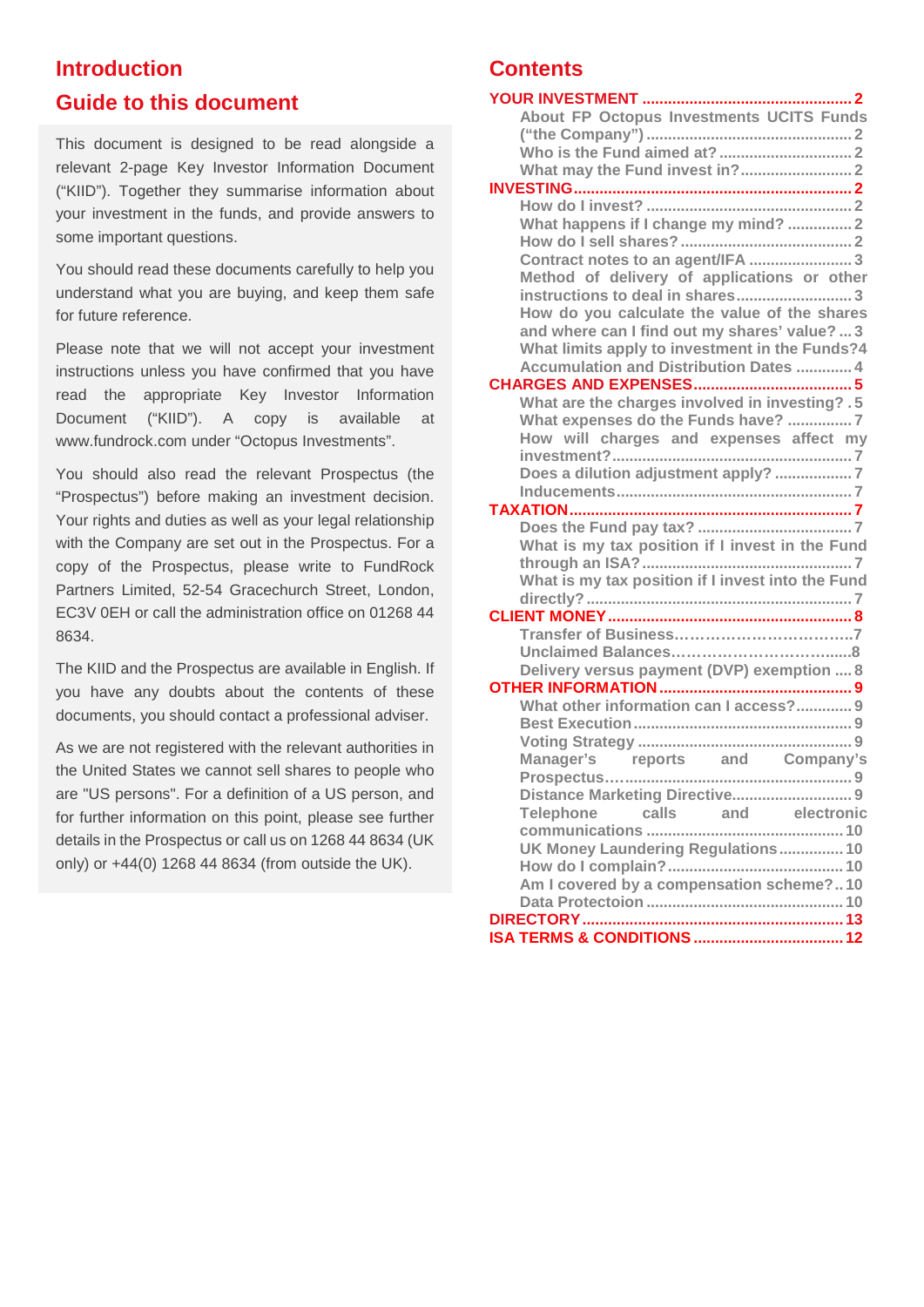# <span id="page-2-0"></span>**YOUR INVESTMENT**

#### <span id="page-2-1"></span>**About FP Octopus Investments UCITS Funds ("the Company")**

The Company is an Open-Ended Investment Company (OEIC), offering funds into which you can invest. An OEIC is open ended, which means its funds grow, and more shares are created, as more people invest, and shrink as people take out their money. The value of a fund is directly related to the value of the assets in which it invests and the number of shares it issues.

The Company is authorised by the Financial Conduct Authority (FCA) and its shares can be sold to retail investors. The Company falls within the European Union's 'UCITS' framework, and it is therefore known as a UCITS scheme.

The Company is an umbrella company, which means we can set up separate funds from time to time with the approval of the FCA. Funds are a way of combining your money with that of other investors to buy a wider range of investments. This can help to reduce risk by spreading your money over a wider range of investments and provide access to the services of a professional fund manager. Each fund is divided into shares, with the number of shares you hold representing your share of the fund.

The Company currently has two funds as follows:

**FP Octopus UK Future Generations Fund FP Octopus UK Micro Cap Growth Fund FP Octopus UK Multi Cap Income Fund ("the Fund" or "the Funds")**

#### <span id="page-2-2"></span>**Who is the Fund aimed at?**

The Funds are designed to meet a wide range of investment needs and different appetites for risk. A summary of the investment objectives and policies of the Funds can be found in the relevant Key Investor Information Document ("KIID"). Further details of the Funds' investment objectives and policies can be found in the Prospectus.

Target Market Assessment:

These Funds could be suitable for Retail Clients, Professional Clients and Eligible Counterparties who are seeking capital growth and are able to invest for at least five years.

Retail investors should seek professional advice before investing.

#### <span id="page-2-3"></span>**What may the Funds invest in?**

Each Fund has a different aim and may therefore hold a different mix of investments to achieve that aim. In addition, the Funds' have the (limited) ability to invest in other asset types and countries, subject to the Funds' investment objectives and policies. Any variation to a fund's investments may change over time due to investment opportunities and changes in market conditions.

The KIID sets out the investment focus of each Fund. The Prospectus sets out the investment objectives and policies in full, and it is important that you take the time to read these.

# <span id="page-2-4"></span>**INVESTING**

#### <span id="page-2-5"></span>**How do I invest?**

You can buy shares directly from us or through an intermediary adviser. If you have received advice from a FCA-authorised intermediary, you will need to agree with them what charge you are paying for their service to you. This can be arranged directly between you and your intermediary.

When we receive your completed application form and payment, we will invest in the Fund you have chosen. If we receive your application before 12:00 noon, we will invest in the Fund on the same business day. If we receive your application after 12:00 noon, we will invest in the Fund on the following business day.

We will send you or your financial adviser (or both) a confirmation following the investment. You will also be given an account number to use when you contact us.

#### <span id="page-2-6"></span>**What happens if I change my mind?**

If you received advice from a financial adviser, and subsequently invested, you will receive a notice informing you of your right to change your mind and instructions on how to cancel. You will then have 14 days to cancel your investment. If you decide to proceed with your cancellation, we will return your investment money. Please note that if the value of your underlying investment has changed from the time your money was originally invested in the funds, you may not receive your full money back.

For regular savers, however, we will return the whole of the first month's payment.

#### <span id="page-2-7"></span>**How do I sell shares?**

You can sell your shares by writing to us or calling 01268 44 8634 (UK only) or +44 (0)126844 8634 (from outside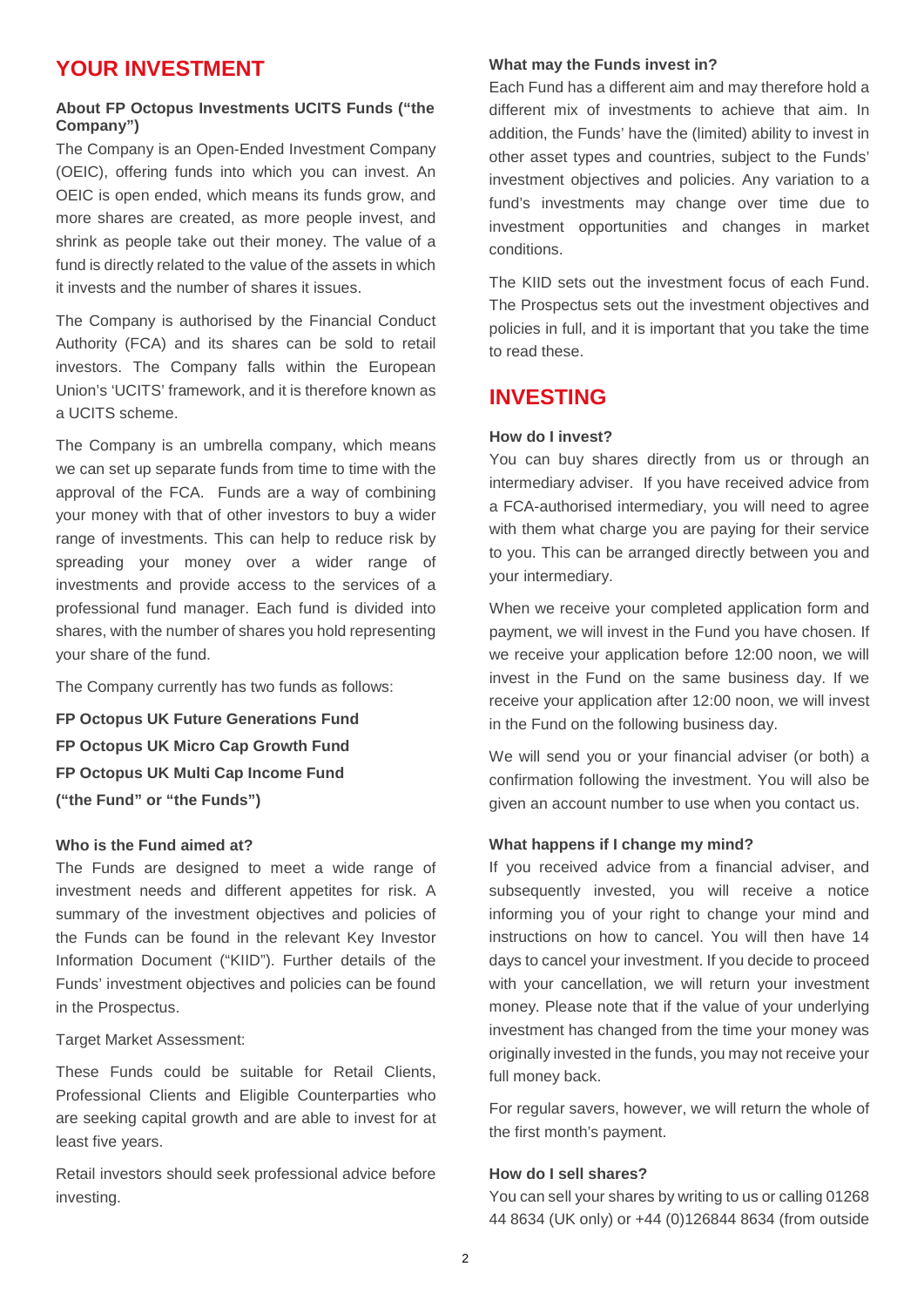the UK). We will then send you a confirmation together with a renunciation form, which you will need to complete and return to us. We will sell your shares at the valuation point (see below) after we receive your instructions. Once we have received all the required documents to settle the deal, we will forward the proceeds of the sale to you, normally within four business days. Investors are entitled to redeem their shares on any dealing day.

#### <span id="page-3-0"></span>**Contract notes to an agent/IFA**

Where an agent/IFA is involved in a transaction, in all cases except where the investor has the right to cancel (Cancellation Rights), all copies of a contract note are sent to the agent/IFA. It is the responsibility of the agent/IFA to ensure that its client receives a copy of the contract note. Where Cancellation Rights apply, the Client Copy of the contract note and Cancellation Notice will be sent directly to the investor, with the Agent Copy going to the agent/IFA.

# <span id="page-3-1"></span>**Method of delivery of applications or other instructions to deal in shares**

Instructions (including applications and redemptions) sent to the ACD by fax (the ACD's fax no is 01268 44 1498 are only valid and binding on the ACD if the applicant or the applicant's authorised agent obtains separate confirmation from the ACD that the ACD has received the fax. After sending the fax, the applicant or

the applicant's authorised agent is required to telephone the ACD on 01268 44 8634 promptly to obtain confirmation from a named representative of the ACD that the ACD has received the fax. Without procuring such verbal confirmation from the ACD, the applicant and the applicant's authorised representative acknowledge that the ACD shall not be under any liability in relation to any and all fax messages not received by the ACD.

#### <span id="page-3-2"></span>**How do you calculate the value of the shares and where can I find out my shares' value?**

The value of your shares is linked directly to the value of the investments held in the Fund. We work this out at 12 noon on each business day, which is the Valuation Point.

The Funds only have one price at which shares can be bought and sold. Any charges we place on buying and selling will be in addition to this figure.

The previous day's dealing prices of shares in the Funds are available at www.fundlistings.com. The prices of shares can also be obtained by calling the us on 01268 44 8634(UK only) or +44(0) 1268 44 8634 (from outside the UK) during our normal business hours.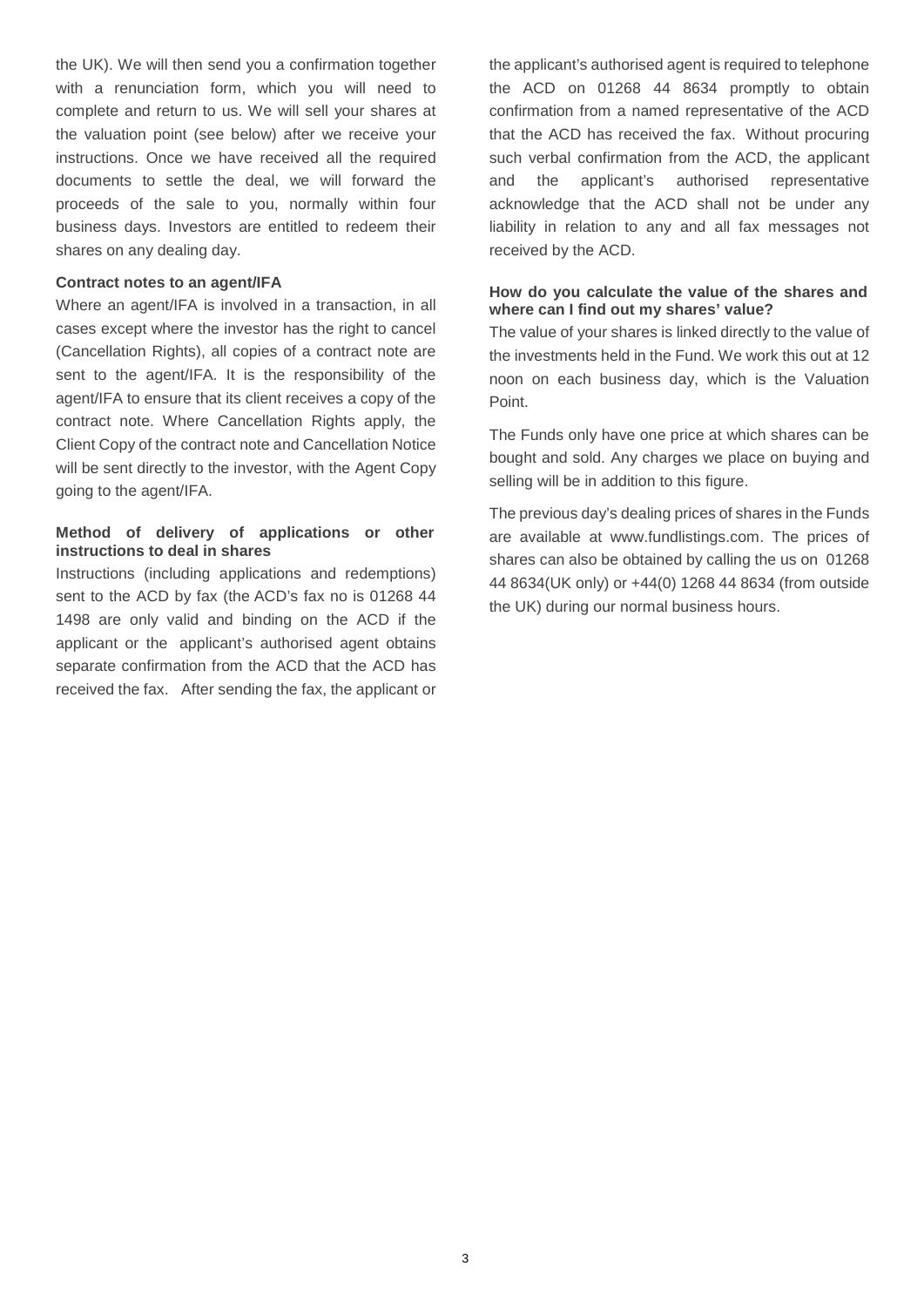# <span id="page-4-0"></span>**What limits apply to investment in the Funds?**

| <b>Fund</b>                                                                | <b>Share Class</b><br>and Type                                     | <b>Minimum</b><br><b>Initial</b><br><b>Investment</b> | <b>Minimum</b><br><b>Subsequent</b><br><b>Investment</b> | <b>Minimum</b><br><b>Holding</b> | <b>Minimum</b><br><b>Redemption</b> | <b>Regular</b><br><b>Savings</b><br><b>Facility</b> | <b>Regular</b><br><b>Withdrawal</b><br><b>Facility</b> |
|----------------------------------------------------------------------------|--------------------------------------------------------------------|-------------------------------------------------------|----------------------------------------------------------|----------------------------------|-------------------------------------|-----------------------------------------------------|--------------------------------------------------------|
| <b>FP Octopus</b><br><b>UK Future</b><br><b>Generations</b><br><b>Fund</b> | Class C<br>Accumulation<br>and Income<br>Shares (GBP)              | £1,000                                                | £100                                                     | £1,000                           | N/A                                 | Yes*                                                | N/A                                                    |
|                                                                            | Class R<br>Accumulation<br>and Income<br>Shares (GBP)              | £10,000,000                                           | £5,000,000                                               | £1,000                           | N/A                                 | <b>No</b>                                           | N/A                                                    |
| <b>FP Octopus UK</b><br><b>Micro Cap</b><br><b>Growth Fund</b>             | Class P<br>Accumulation<br>Shares (GBP)                            | £1,000                                                | N/A                                                      | £1,000                           | N/A                                 | Yes*                                                | <b>No</b>                                              |
|                                                                            | Class S<br>Accumulation<br>Shares (GBP) <sup>1</sup>               | £2,500,000                                            | N/A                                                      | £2,500,000                       | N/A                                 | <b>No</b>                                           | <b>No</b>                                              |
| <b>FP Octopus UK</b><br><b>Multi Cap</b><br><b>Income Fund</b>             | Class I<br>Accumulation<br>and Income<br>Shares (GBP)              | £2,500,000                                            | £100                                                     | £1,000                           | N/A                                 | Yes*                                                | <b>No</b>                                              |
|                                                                            | Class R<br>Accumulation<br>and Income<br>Shares (GBP)              | £1,000                                                | £100                                                     | £1,000                           | N/A                                 | Yes*                                                | <b>No</b>                                              |
|                                                                            | Class S<br>Accumulation<br>and Income<br>Shares (GBP) <sup>1</sup> | £10,000                                               | £100                                                     | £1,000                           | N/A                                 | Yes*                                                | <b>No</b>                                              |

**\*** Collection date for the Regular Savings Plan is the first business day of each month. Minimum payment of £100 per month per Fund.

<sup>1</sup> FP Octopus UK Micro Cap Growth Fund Class S Shares and FP Octopus UK Multi Cap Income Fund Class S Shares are not available to any new business and existing holders are unable to top-up their current investment.

## <span id="page-4-1"></span>**Accumulation and Distribution Dates**

| <b>Fund</b>                                                                | <b>Final</b><br><b>Accounting</b><br><b>Date</b> | <b>Interim</b><br><b>Accounting</b><br><b>Date</b> | <b>Ex-dividend</b><br><b>Dates</b>            | <b>Income</b><br>Distribution /<br><b>Accumulation</b><br><b>Dates</b> |
|----------------------------------------------------------------------------|--------------------------------------------------|----------------------------------------------------|-----------------------------------------------|------------------------------------------------------------------------|
| <b>FP Octopus</b><br><b>UK Future</b><br><b>Generations</b><br><b>Fund</b> | Last day of<br>February                          | 31 August                                          | 1 March;<br>1 September                       | 30 April;<br>31 October                                                |
| <b>FP Octopus UK</b><br><b>Micro Cap</b><br><b>Growth Fund</b>             | Last day of<br>February                          | 31 August                                          | 1 March:<br>1 September                       | 30 April;<br>31 October                                                |
| <b>FP Octopus UK</b><br><b>Multi Cap</b><br><b>Income Fund</b>             | Last day of<br>February                          | 31 August                                          | 1March<br>1 June<br>1 September<br>1 December | 30 April,<br>31 July<br>31 October<br>31 January                       |

Income will be accumulated in the price of accumulation shares and the share price will be increased to reflect this. Holders of accumulation shares will be sent a Tax Voucher (Distribution Notification for ISA investors) giving details of the amount accumulated during the relevant period.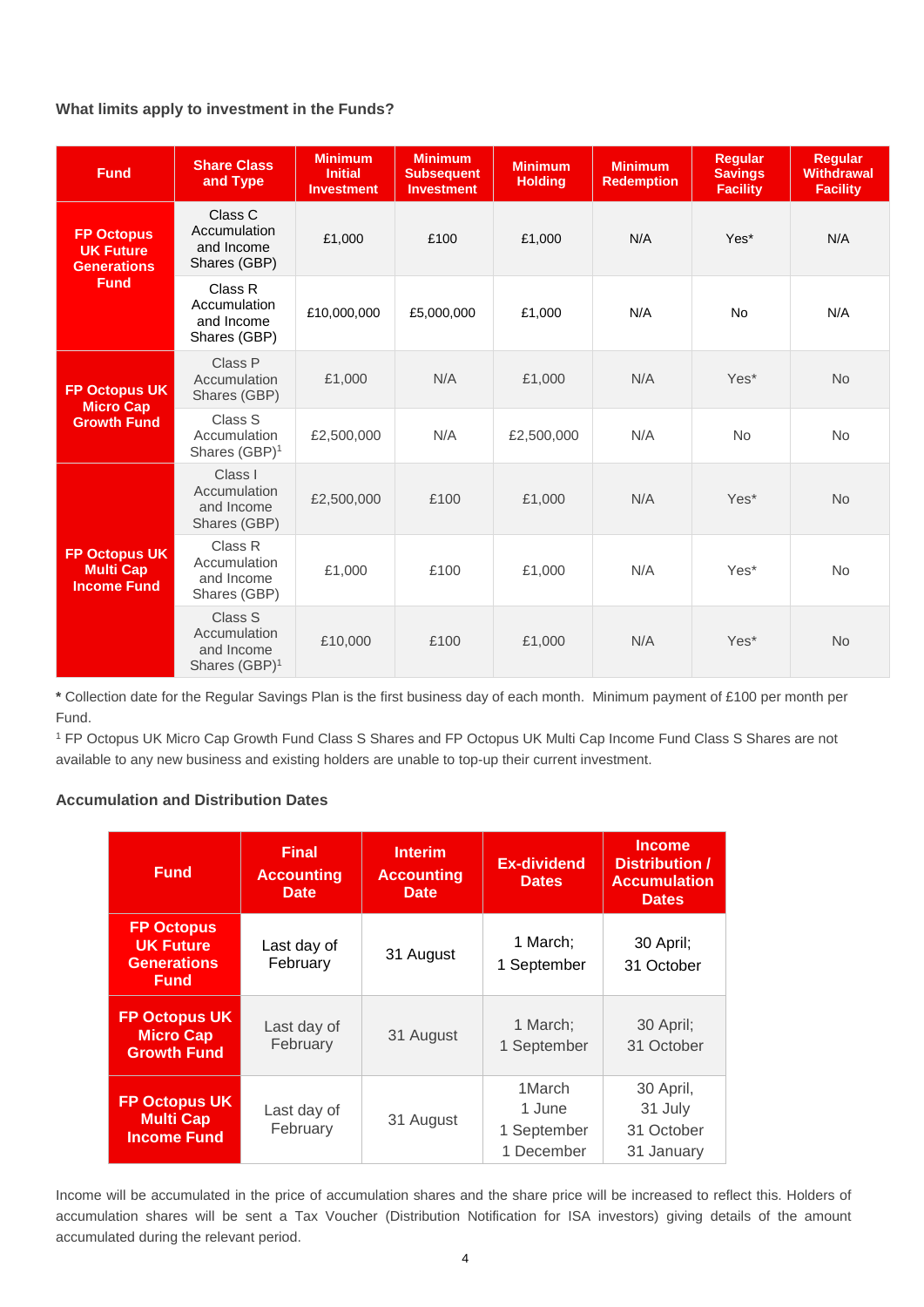Income will be distributed to holders of income shares who will receive a Tax Voucher (Distribution Notification for ISA investors) giving details of the amount distributed during the relevant period.

# <span id="page-5-0"></span>**CHARGES AND EXPENSES**

#### <span id="page-5-1"></span>**What are the charges involved in investing?**

This section gives details of relevant charges and expenses and the effect they may have on your investment. We will inform you in advance if we make any changes to these charges. Full details of each of the charges, how they are calculated and when they are paid are set out in the Prospectus.

|                                       |                                                                                                                                                                                                                                                                                                                                                                                 | <b>Fund</b>                                        | <b>Share Class</b>                                              | <b>Charge</b> |
|---------------------------------------|---------------------------------------------------------------------------------------------------------------------------------------------------------------------------------------------------------------------------------------------------------------------------------------------------------------------------------------------------------------------------------|----------------------------------------------------|-----------------------------------------------------------------|---------------|
| <b>When I buy</b><br><b>shares</b>    | Initial Charge (may also be called<br><b>Entry Charge)</b><br>There may be an initial charge when you<br>invest in the Fund, which is a percentage<br>of the amount you invest. We deduct this<br>initial charge from the amount you invest<br>and use the remaining amount to buy<br>shares in the Fund.<br>(Paid by an investor as part of the initial<br><i>investment</i> ) | FP Octopus UK<br>Micro Cap Growth<br>Fund          | Class P<br>Accumulation<br>Shares (GBP)                         | $0\%$         |
|                                       |                                                                                                                                                                                                                                                                                                                                                                                 |                                                    | Class S<br>Accumulation<br>Shares (GBP)                         | 7.5%          |
|                                       |                                                                                                                                                                                                                                                                                                                                                                                 | FP Octopus UK<br>Future<br><b>Generations Fund</b> | Class C<br>Accumulation<br>and Income<br>Shares (GBP)           | 0%            |
|                                       |                                                                                                                                                                                                                                                                                                                                                                                 |                                                    | Class R<br>Accumulation<br>and Income<br>Shares (GBP)           | 0%            |
|                                       |                                                                                                                                                                                                                                                                                                                                                                                 | FP Octopus UK<br>Multi Cap Income<br>Fund          | Class I<br>Accumulation &<br><b>Income Shares</b><br>(GBP)      | 0%            |
|                                       |                                                                                                                                                                                                                                                                                                                                                                                 |                                                    | Class R<br>Accumulation &<br><b>Income Shares</b><br>(GBP)      | 0%            |
|                                       |                                                                                                                                                                                                                                                                                                                                                                                 |                                                    | Class S<br>Accumulation &<br><b>Income Shares</b><br><b>GBP</b> | 0%            |
| <b>During my</b><br><b>investment</b> | <b>Annual Management Charge (AMC)</b><br>There is a charge for managing the<br>Funds, which is usually a percentage of                                                                                                                                                                                                                                                          | FP Octopus UK<br>Micro Cap Growth<br>Fund          | Class P<br>Accumulation<br>Shares (GBP)                         | 0.60%         |
|                                       | the value of the Fund.<br>(Paid out of the Fund)                                                                                                                                                                                                                                                                                                                                |                                                    | Class S<br>Accumulation<br>Shares (GBP)                         | 0.50%         |
|                                       |                                                                                                                                                                                                                                                                                                                                                                                 | FP Octopus UK<br>Future<br><b>Generations Fund</b> | Class C<br>Accumulation<br>and Income<br>Shares (GBP)           | 0.85%         |
|                                       |                                                                                                                                                                                                                                                                                                                                                                                 |                                                    | Class R<br>Accumulation<br>and Income<br>Shares (GBP)           | 0.75%         |
|                                       |                                                                                                                                                                                                                                                                                                                                                                                 | FP Octopus UK<br>Multi Cap Income<br>Fund          | Class I<br>Accumulation &<br><b>Income Shares</b><br>(GBP)      | 0.75%         |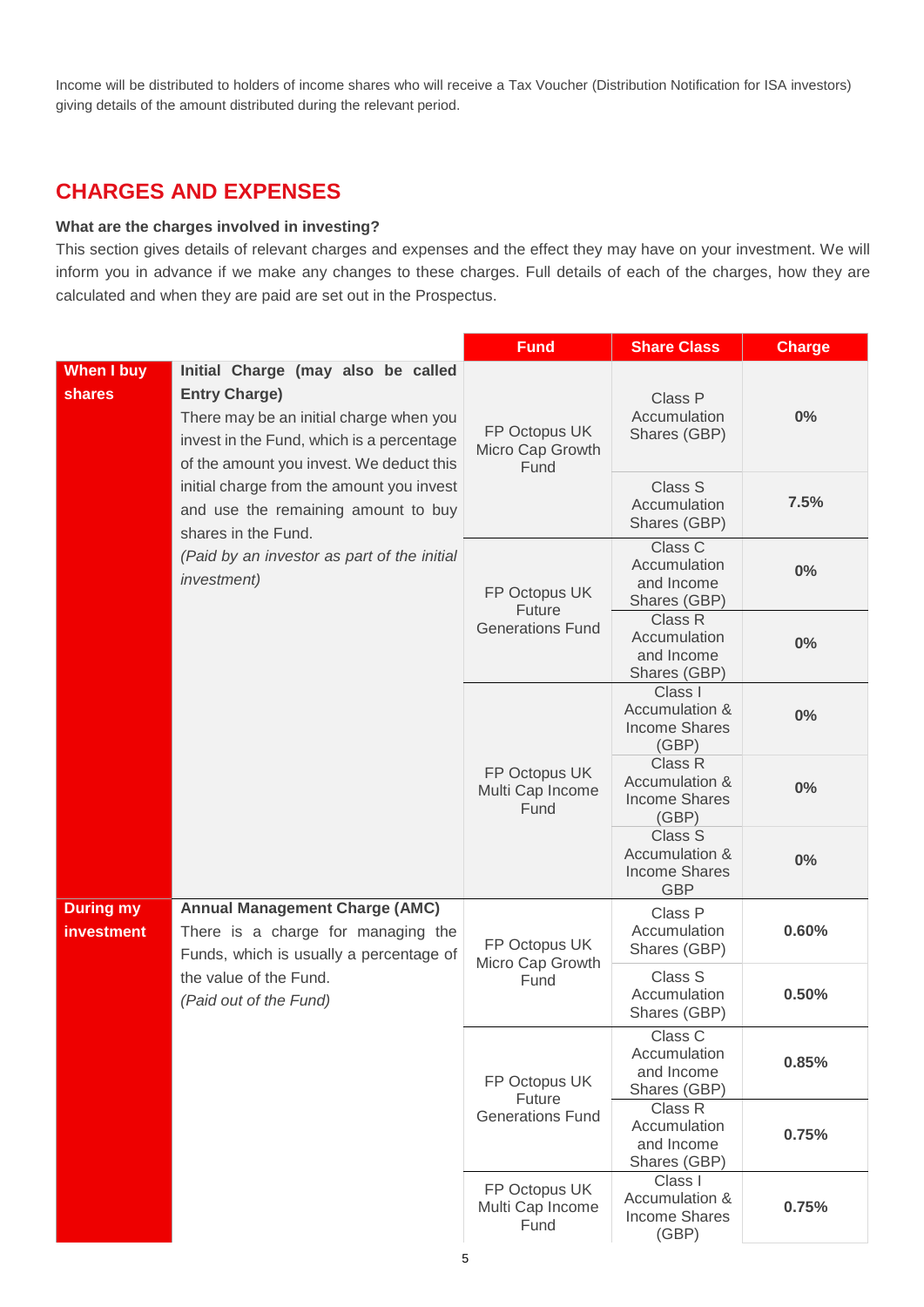|                                          |                                                                                                                                       |                                                           | Class R<br>Accumulation &<br><b>Income Shares</b><br>(GBP)<br>Class S<br>Accumulation &<br><b>Income Shares</b> | 1.10%<br>0.30% |
|------------------------------------------|---------------------------------------------------------------------------------------------------------------------------------------|-----------------------------------------------------------|-----------------------------------------------------------------------------------------------------------------|----------------|
|                                          |                                                                                                                                       |                                                           | <b>GBP</b>                                                                                                      |                |
| If I want to<br><b>Switch or</b>         | <b>Switching and Conversion charges</b><br>We do not charge for Switching or<br>Converting your shares from one Fund<br>into another. | FP Octopus UK<br>Micro Cap Growth<br>Fund                 | N/A                                                                                                             | N/A            |
| <b>Convert my</b><br><b>shares</b>       |                                                                                                                                       | FP Octopus UK<br><b>Future</b><br><b>Generations Fund</b> | N/A                                                                                                             | N/A            |
|                                          |                                                                                                                                       | FP Octopus UK<br>Multi Cap Income<br>Fund                 | N/A                                                                                                             | N/A            |
| If I want to<br>sell my<br><b>shares</b> | <b>Exit charge</b><br>We do not charge when you sell your<br>shares.                                                                  | FP Octopus UK<br>Micro Cap Growth<br>Fund                 | N/A                                                                                                             | N/A            |
|                                          |                                                                                                                                       | FP Octopus UK<br>Future<br><b>Generations Fund</b>        | N/A                                                                                                             | N/A            |
|                                          |                                                                                                                                       | FP Octopus UK<br>Multi Cap Income<br>Fund                 | N/A                                                                                                             | N/A            |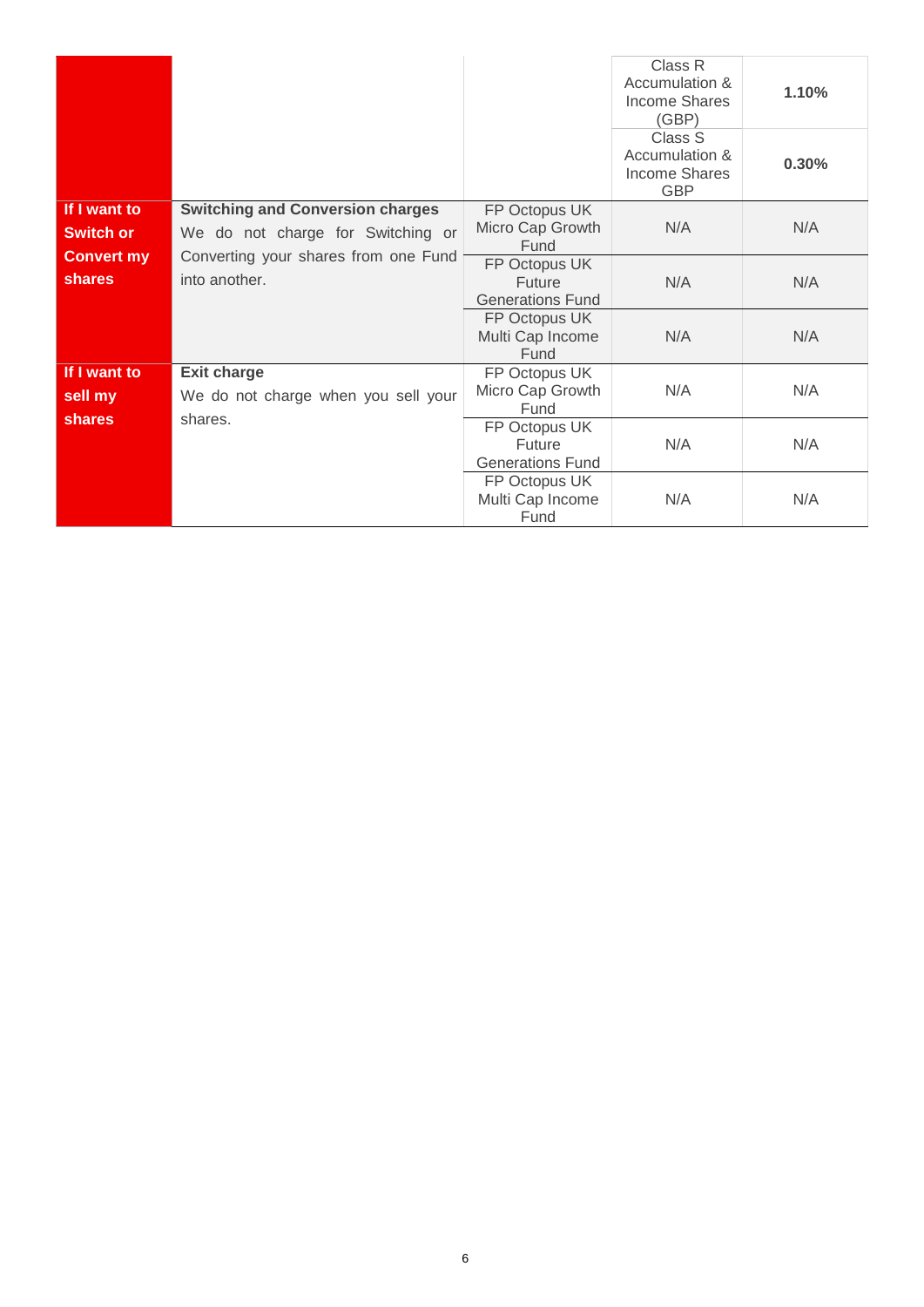#### <span id="page-7-0"></span>**What expenses do the Funds have?**

The Funds' fees and expenses include the following:

- 1. The Annual Management Charge;
- 2. The Investment Manager's fee;
- 3. The Depositary's fees;
- 4. The Custodian's fees;
- 5. The Fund Accountant's fees;
- 6. The Administrator's fees;
- 7. The Auditor's fees; and
- 8. The FCA's fees.

There are also additional fees and expenses payable out of the scheme property of each of the Funds. Full details of these can be found in the Prospectus.

## <span id="page-7-1"></span>**How will charges and expenses affect my investment?**

All fees and expenses for the FP Octopus UK Micro Cap Growth Fund will be charged to the income account of the Fund. Where there is insufficient income to meet expenses any remaining expenses will be deducted from capital which will constrain capital growth. All fees and expenses for FP Octopus UK Future Generations Fund and FP Octopus UK Multi Cap Income Fund will be charged to the capital account of the Funds.

#### <span id="page-7-2"></span>**Does a dilution adjustment apply?**

The actual cost of dealing with assets/investments in the Funds may stray from the midmarket value used in calculating its share price. This is due to various charges, taxes and differences between dealing charges, taxes, and any difference between the buying and selling prices of the assets/investments.

These costs could have an adverse effect on the value of the Funds, known as "dilution" as a result of which the share value goes down. The regulations governing the Funds allow us to adjust the sale and purchase price of shares in the Funds to counteract dilution. This practise is known as making a "dilution adjustment".

The power to make a dilution adjustment may only be exercised to reduce dilution in the Funds. It is our policy to reserve the right to impose a dilution adjustment on the purchase, sale and switching of shares of whatever size, and whenever made. If a dilution adjustment is made it will be applied to all transactions for a particular Fund during the relevant measurement period and all transactions during the relevant measurement period will be dealt on the same price inclusive of the dilution adjustment.

It is envisaged (based on future projections) that a dilution adjustment will be applied from time to time. A typical dilution adjustment may range from 0.2% to 0.8% when buying or selling shares.

Full details on this policy are available in the Prospectus.

#### <span id="page-7-3"></span>**Inducements**

We will make disclosures to the Company in relation to inducements as required by the FCA Rules. Further details of any such inducements may be obtained on request from us.

# <span id="page-7-4"></span>**TAXATION**

Tax affects both your personal position and that of the Funds. The tax position may change in the future. If you are unsure about your tax position, you should obtain advice from a professional adviser.

#### <span id="page-7-5"></span>**Do the Funds pay tax?**

The Fund does not pay capital gains tax but does pay corporation tax on interest and some other income at a rate that is equal to the basic rate of income tax.

#### <span id="page-7-6"></span>**What is my tax position if I invest in the Funds through an ISA?**

When you invest through an ISA, there is no personal income tax or capital gains tax to be paid on income or gains in your ISA investment.

The value of any tax advantages will depend on your individual circumstances.

#### <span id="page-7-7"></span>**What is my tax position if I invest into the Funds directly?**

You may have to pay UK capital gains tax if you sell shares or switch between funds.

All income paid to investors from their investments is treated by HMRC as income (whether we pay the money into your bank account or you choose to allow it to accumulate in a fund). As a direct investor, you will therefore have to pay income tax on any investment income you receive. We pay or accumulate the net amount of your investment income gross and individual UK resident holders have an annual tax free allowance to dividend income of £2,000 per annum. For dividend income received above £2,000, the current tiers and rates of tax (as at  $6<sup>th</sup>$  April 2018 and subject to change) are as follows and will be based upon as individual's level of income:

Basic Rate Taxpayers – 7.5% (basic rate)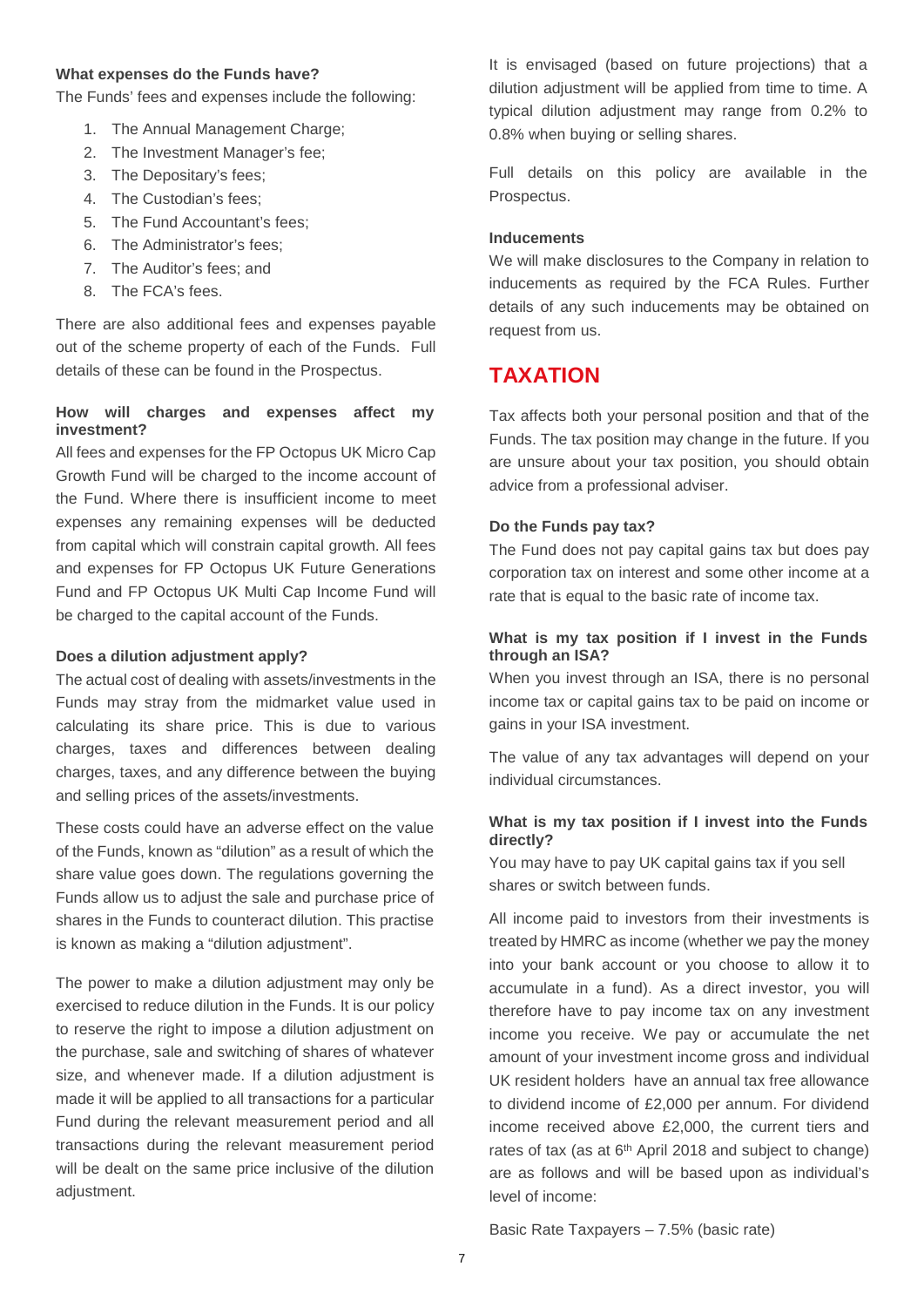Additional Rate Taxpayers – 38.1%

Individuals should note that if the receipt of dividend income takes them from one band/tier of UK personal taxation to another, the tax due on the excess dividend income over the annual allowance will be at the rates applicable to the new band/tier.

Corporate Shareholders who receive dividend distributions may have to divide them into two (in which case the division will be indicated on the tax voucher). Any part representing dividends received from a company will be treated as dividend income (that is, franked investment income) and no further tax will be due on it. The remainder will be received as an annual payment after deduction of income tax at the basic rate, and corporate Shareholders may, depending on their circumstances, be liable to tax on the grossed up amount, with the benefit of the 20% income tax credit attached or to reclaim part of the tax credit as shown on the tax voucher.

Dividend distributions will be made gross to shareholders who are not UK resident. Non-resident shareholders who are individuals are not liable to UK income tax on the dividend distribution. Non-UK resident shareholders are recommended to seek professional advice as to the tax consequences of receiving a dividend distribution under the law of the jurisdiction of their residence.

Non-resident trusts may be chargeable to UK income tax on distributions made by the Company and are recommended to seek professional advice.

# <span id="page-8-0"></span>**CLIENT MONEY**

<span id="page-8-1"></span>In certain circumstances (including in relation to the purchase and redemption of Shares), your money will be transferred to a client money bank account with an Approved Bank that the ACD may from time to time select until such transactions can be completed. Money transferred to a client money account will be held in accordance with the Financial Conduct Authority Client Money Rules relating to the holding of money.

The purpose of utilising client money accounts is to protect Shareholders should the ACD become insolvent during such a period. All client money bank accounts are non-interest bearing and therefore no interest is due or payable.

Client money may be held with an Approved Bank outside the UK. In such case, the relevant accounts will be subject to the laws of that state and the client money may be treated in a different manner from that which would apply if the client money were held by a party located in the UK.

Where client money is deposited into an account with an Approved Bank, the Approved Bank may have a security interest or lien over, or right of set-off in relation to such money, to the extent the ACD is permitted to grant such rights by the Client Money Rules.

The ACD may hold client money in an omnibus account which means that the Shareholder's money may be held in the same account as that of other Shareholders. In an insolvency event Shareholders would not have a claim against a specific amount in a specific account. Shareholders would make their claim against the client money pool in general. Pooled property in omnibus accounts held by the ACD may be used for the account of any of the relevant Shareholders.

The ACD will not be responsible for any loss or damages suffered by Shareholders because of any error or action taken or not taken by any third parties holding client money in accordance with the Client Money Rules, unless the loss arises because we have been negligent or acted fraudulently or in bad faith.

However, if the Approved Bank or Banks cannot repay all the persons to whom it owes money, any shortfall may have to be shared proportionally between all its creditors including the Shareholders.

## **Transfer of Business**

Except in respect of de minimis sums transferred in accordance with the Client Money Rules (where Shareholders' consent is not required), Shareholders agree that the ACD may transfer to another person, as part of a transfer of business to that person, client money balances, provided that:

a) the sums transferred will be held for the Shareholders by the person to whom they are transferred in accordance with the Client Money Rules; or

b) if not held in accordance with (a), the ACD will exercise all due skill, care and diligence in assessing whether the person to whom the client money is transferred will apply adequate measures to protect these sums.

For the purpose of this clause, de minimis shall mean £25 for retail investors and £100 for all other investors.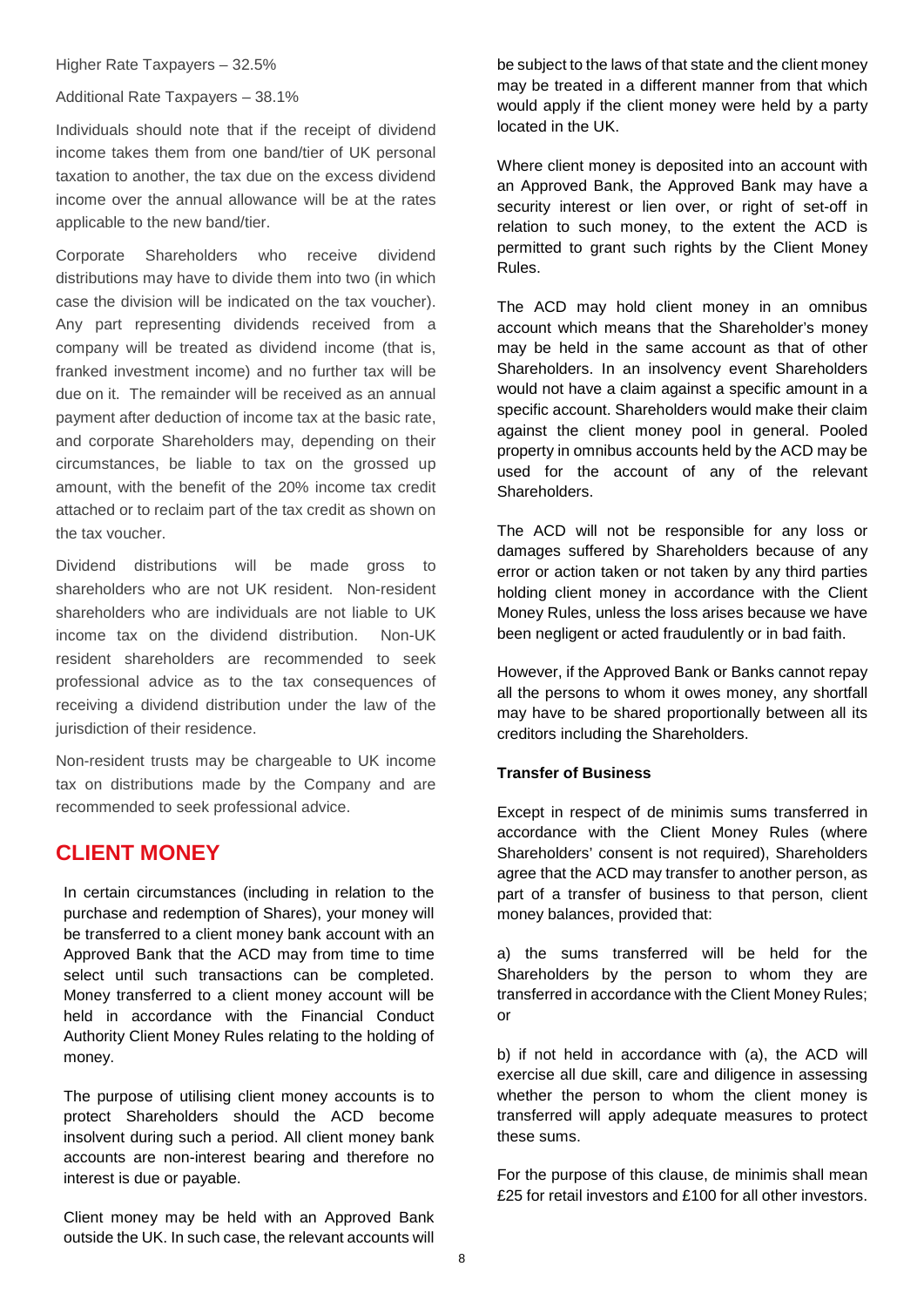#### **Unclaimed Balances**

In certain circumstances, if the ACD has lost touch with a Shareholder and there has been no movement on the account (notwithstanding any payments or receipts of charges, interest or similar items), the ACD will be permitted to pay the Shareholder's client money balance to charity after six years. At this point, the ACD shall cease to treat such money as client money. The ACD will not do so until reasonable efforts have been made to contact the Shareholder in accordance with the Client Money Rules. The Shareholder will still be entitled to recover this money from the ACD at a later date irrespective of whether the ACD has paid the money to charity.

#### **Delivery versus payment exemption**

The ACD is required to comply with the FCA's client money rules, as set out in Chapter 7 of the FCA's Client Assets sourcebook (CASS) (the 'Client Money Rules'). Making use of the DVP exemption available under the Client Money Rules when handling money for you in connection with the buying or selling of Shares in our funds. Under the DVP exemption your money need not be treated by us as client money for the purposes of the Client Money Rules in the following two scenarios:

(1) where money is received from you that relates to your subscription to Shares in one of our funds; and

(2) where money is held by the ACD that relates to the redemption of your Shares in one of our funds. While operating under the DVP exemption, your money will not be subject to the protections conferred by the Client Money Rules and, if the ACD was to fail, the FCA's client money distribution rules as set out in Chapter 7A of CASS (the 'Client Money Distribution Rules') will not apply to these sums and you will not be entitled to share in any distribution under the Client Money Distribution Rules in respect of these sums.

Where the ACD has not paid any money belonging to you to the Depositary or to you, as the case may be, by close of business on the business day following receipt, the ACD will stop operating under the DVP exemption for that transaction and will treat the relevant sum of money as client money for the purposes of the Client Money Rules.

Any redemption proceeds paid to you by cheque will be held as client money under the Client Money Rules until such time as the cheque is presented.

You will be required to provide your written agreement to the use of the DVP exemption as set out above as part of your application to buy Shares in one of our funds through the ACD. Should the ACD cease at any time to make use of the DVP exemption, you will be notified in advance in writing.

# <span id="page-9-0"></span>**OTHER INFORMATION**

## <span id="page-9-1"></span>**What other information can I access?**

The annual report of the Company (including accounts) will normally be made available, free of charge, within two months of each annual accounting period on the ACD's website at [www.fundrock.com.](http://www.fundpartners.co.uk/) The ACD reserves the right to publish the annual report at a later date but not later than four months from the end of each annual accounting period end. The half-yearly (interim) report and accounts will be made available, free of charge, within two months of each interim accounting period end on the ACD's website.

The annual and interim reports are also available to any person, free of charge, upon request via telephone or in writing to the ACD.

#### <span id="page-9-2"></span>**Best Execution**

Our best execution policy sets out the basis upon which we will effect transactions and place orders in relation to the Company whilst complying with our regulatory obligations to obtain the best possible result for the Company. Details of the best execution policy are available from us upon request.

#### <span id="page-9-3"></span>**Voting Strategy**

The Funds' property may be associated with voting rights. We have a strategy which determines when and how to vote for the benefit of each Fund. A summary of this strategy is available from the ACD on request by telephoning] 01268 44 8634 (UK only) or +44(0) 126844 8634from outside the UK) or by visiting www.fundrock.com. You can also obtain details of the actions taken while following the strategy for the Funds.

#### <span id="page-9-4"></span>**Manager's reports and Company's Prospectus**

Copies of the Prospectus and the latest annual and halfyearly reports may be obtained free of charge, either before or after you invest with us, at the administration address quoted in the Directory on page 11. The latest annual and half-yearly reports can also be downloaded from the ACD's website at [www.fundrock.com](http://www.fundrock.com/)

#### <span id="page-9-5"></span>**Distance Marketing Directive**

If you have not had a face to face discussion with a representative of the company through which you are making this investment, which could, for example, be us or a company providing financial advice, then you will be entering into this transaction 'at a distance'.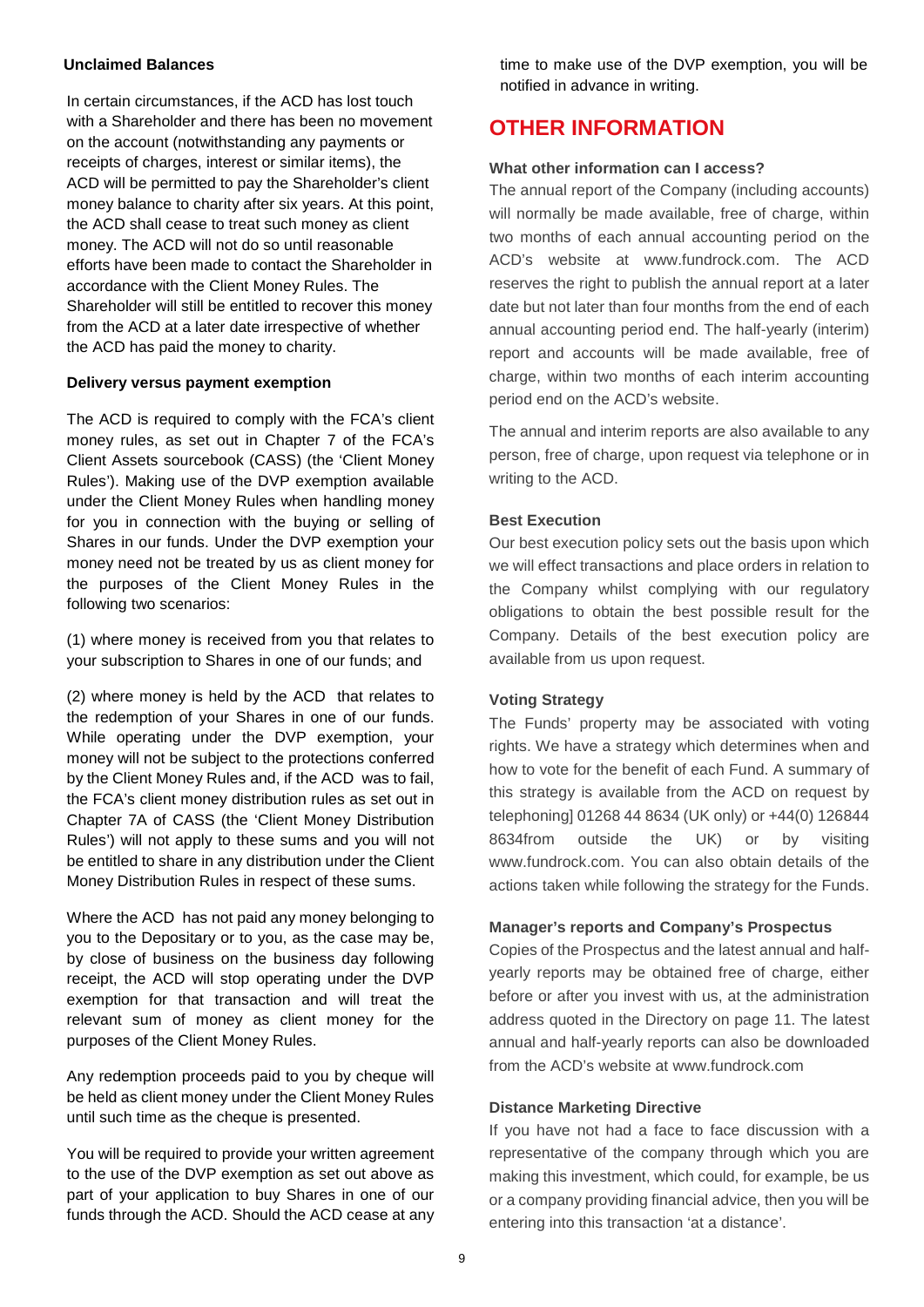In this situation you do not have a right to cancel this investment unless we decide to extend such a right to you. If you have bought shares at a distance you can continue sell those shares, in the same way you were able to at any time. However, you cannot recover any initial charges incurred in the purchase of the shares.

This supplemental information document contains all of the information required for an investment made directly through us. Where shares are purchased through an agent, you should ask that agent for details of their identity, geographical address and the capacity in which they are acting.

The main service we provide to investors is the management and administration of the Company. Details of all fees and expenses associated with the provision of this service are provided in this document. There are no additional costs levied by us for investing at a distance, but there may be other taxes or third party costs that may apply to investors depending on their personal circumstances. The investment contract between you and us is governed by English Law and, by purchasing shares, you agree that the Courts of England have exclusive jurisdiction to settle any disputes. All communications in connection with this investment will be in English.

Any information in this document is valid only at the date of publication which is stated on the front cover. All such information can change at any time and it will not necessarily be possible for us to notify you of any such changes in advance. Please contact us for updates on any of the enclosed information.

#### <span id="page-10-0"></span>**Telephone calls and electronic communications**

Telephone calls and electronic communications will be recorded. The ACD will keep a copy of telephone calls and electronic communications. A copy of the record is available from the ACD on request. The records will be kept for up to five years and where requested by the FCA, for up to seven years.

#### <span id="page-10-1"></span>**UK Money Laundering Regulations**

In order to comply with the identification requirements of the UK Money Laundering Regulations, we may need to ask you to provide proof of your identity and address when buying or selling shares or to perform independent electronic searches of third-party databases.

#### <span id="page-10-2"></span>**How do I complain?**

To obtain a copy of the Complaints Procedure or to make a complaint concerning the operation or marketing of the Company, please write to the Complaints Officer at FundRock Partners Limited, 52-54 Gracechurch Street, London, EC3V 0EH.

The Complaints Procedure can also be found on the "Octopus Investments" page of the ACD's website at www.fundrock.com. If a complaint is not resolved to your satisfaction and you subsequently wish to take the matter further you may refer it direct to Financial Ombudsman Service at Exchange Tower, Harbour Exchange Square, London E14 9SR.

#### <span id="page-10-3"></span>**Am I covered by a compensation scheme?**

You are covered by the Financial Services Compensation Scheme. You may be entitled to compensation from this scheme if we cannot meet our obligations. This depends on the type of business and circumstances of the claim. Most types of investment business are covered up to £50,000.

Further information is available from the Financial Services Compensation Scheme, [www.fscs.org.](http://www.fscs.org/)

#### <span id="page-10-4"></span>**Data Protection**

The way in which we may use personal information of individuals ("personal data") is governed by the "Data Protection Requirements" which means all applicable data protection laws and regulations including, without limitation, (a) the General Data Protection Regulation (EU) 2016/679 ("GDPR"), (b) any applicable legislation supplementing and / or implementing GDPR in the United Kingdom, and (c) any legislation that, in respect of the United Kingdom, replaces GDPR as a consequence of the United Kingdom leaving the European Union. Further details on our privacy policy and your rights under the Data Protection Requirements can be found on our website: www.fundrock.com.

# **Information we collect from you or from other sources and what we do with it:**

We will collect and process the following data about you depending on how or why you interact or communicate with us (e.g., filling in an application form, subscribing for or redeeming Shares or when you communicate with us by email, telephone or otherwise):

(1) Your name and title, address, date of birth, email address and phone number or other contact information; your signature, your tax number or "national insurance number"; your banking details, credit or debit card information or other payment or financial information; information about transactions you make in relation to a Fund including your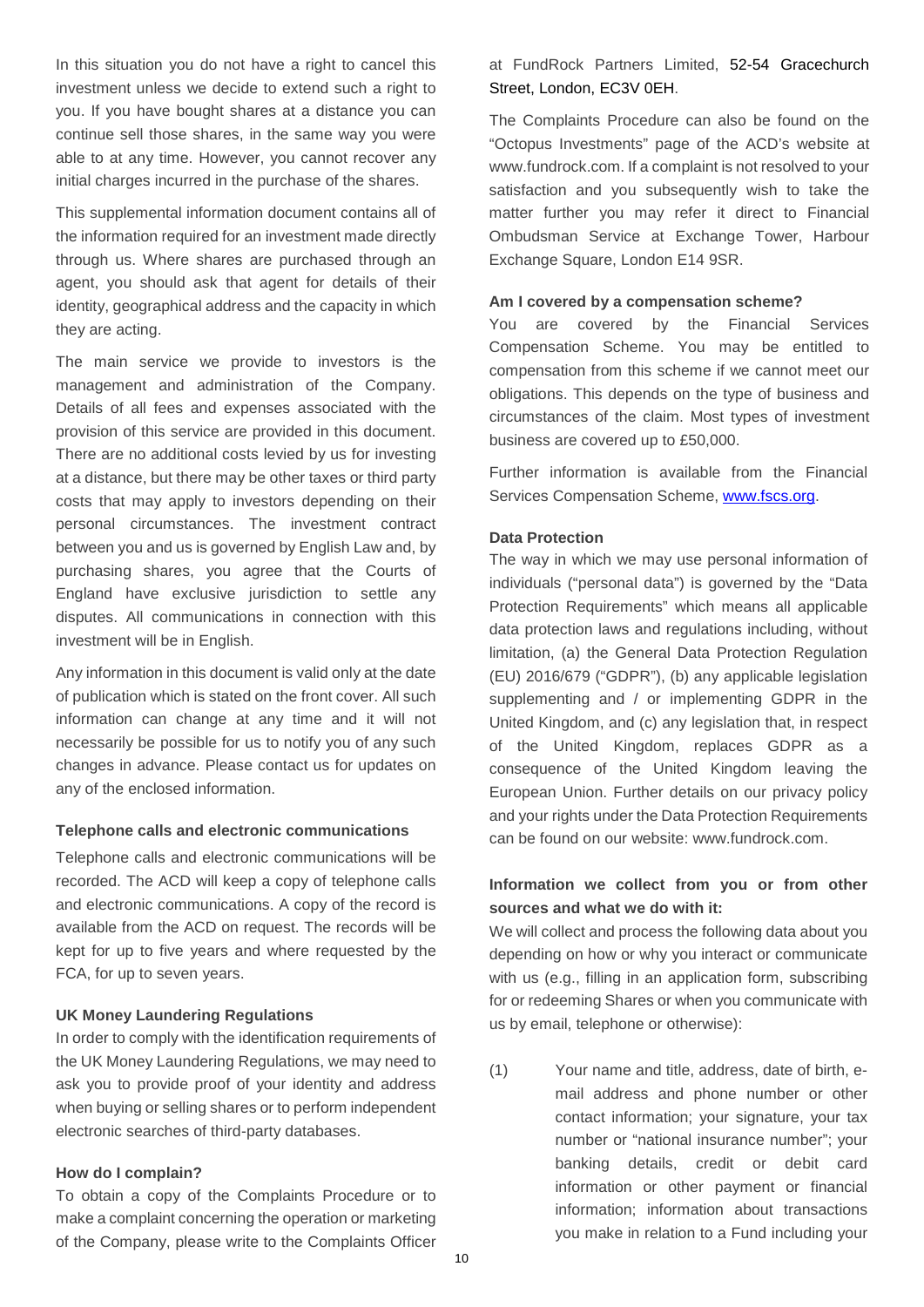holding in a Fund or the reference number in relation to your holding; your personal description and your photograph.

We will use this information to open your account, maintain the Register; process subscriptions, redemptions and exchanges of Shares and payments of dividends; perform controls on excessive trading and market timing; comply with applicable anti-money laundering rules or anti-terrorist financing rules; or comply with our reporting obligations to regulatory bodies or tax authorities as well as our obligations under other applicable laws and regulations, monitor calls and electronic communications to process and verify of instructions, or for investigation and fraud prevention purposes.

The legal basis for this processing of your personal data is our legitimate interests, namely the proper administration of your investment, the operation the Fund by us, our delegates and the service providers in relation to a Fund; the performance of the contractual obligations between you as a Shareholder and us; to provide you with information, products and services that you request from us; to notify you about changes to our services or to a Fund or the Company; and to comply with applicable laws and regulations.

You have the right to refuse to give us your personal data in which case we may at our discretion refuse to issue Shares to you; refuse to pay the proceeds of a redemption of Shares; refuse to pay income on Shares; or compulsorily redeem your holding.

(2) With regard to each of your visits to our website, we will automatically collect certain information about you or your computer. We will do so for administration purposes and to analyse the use of our website and services. Further details are available in the Prospectus and on our website.

The legal basis for this processing is our legitimate interests, namely monitoring and improving our website and services.

We will combine the information that you give us with information that we receive from other sources and use this for the purposes set out above (depending on the types of information we receive).

We may also use your personal data to establish. exercise or defend claims in order to protect or assert our legal rights, your legal rights or the legal rights of others, obtain or maintain insurance coverage, manage risks, or obtain professional advice in order to protect our business.

#### **Disclosure of your information**

We may disclose your personal data to any member of our group of companies; our insurers or professional advisers; service providers to the Funds; our service providers, delegates, suppliers, contractors, subcontractors or business partners and third parties with whom we contract; our auditors, our bank, competent authorities including the FCA, tax authorities, courts and other bodies for reporting or as otherwise required by law; technical advisers or analytics and search engine providers that assist us in the improvement and optimisation of our website; credit reference agencies or other risk management agencies; third parties that provide security, email security, data governance, archiving and other information technology support services; any third party that you ask us to share your personal data with.

We may disclose your personal data to third parties in the event we sell or purchase a business or assets; if we are acquired by a third party; in the event that we propose to retire as Authorised Corporate Director on a Fund, in which case we may disclose your personal data to the intended new Authorised Corporate Director prior to, and at the time of, the transfer in order for the new Authorised Corporate Director and their delegates to make certain preparations; or where we are under a duty to disclose or share your personal data in order to comply with any legal or regulatory obligation; or in order to enforce or apply the terms of use of our website (which can be found on our website) and other agreements; or to protect our rights, property, or safety, or that of our customers, or others.

#### **International transfers of your personal data**

If we or our service providers need to share your personal data with a recipient outside the European Economic Area or "EEA", we will ensure that appropriate safeguards are in place including: model clauses that have been approved by the European Commission; a code of conduct or other certified mechanisms such as binding contractual rules. ("Safeguards").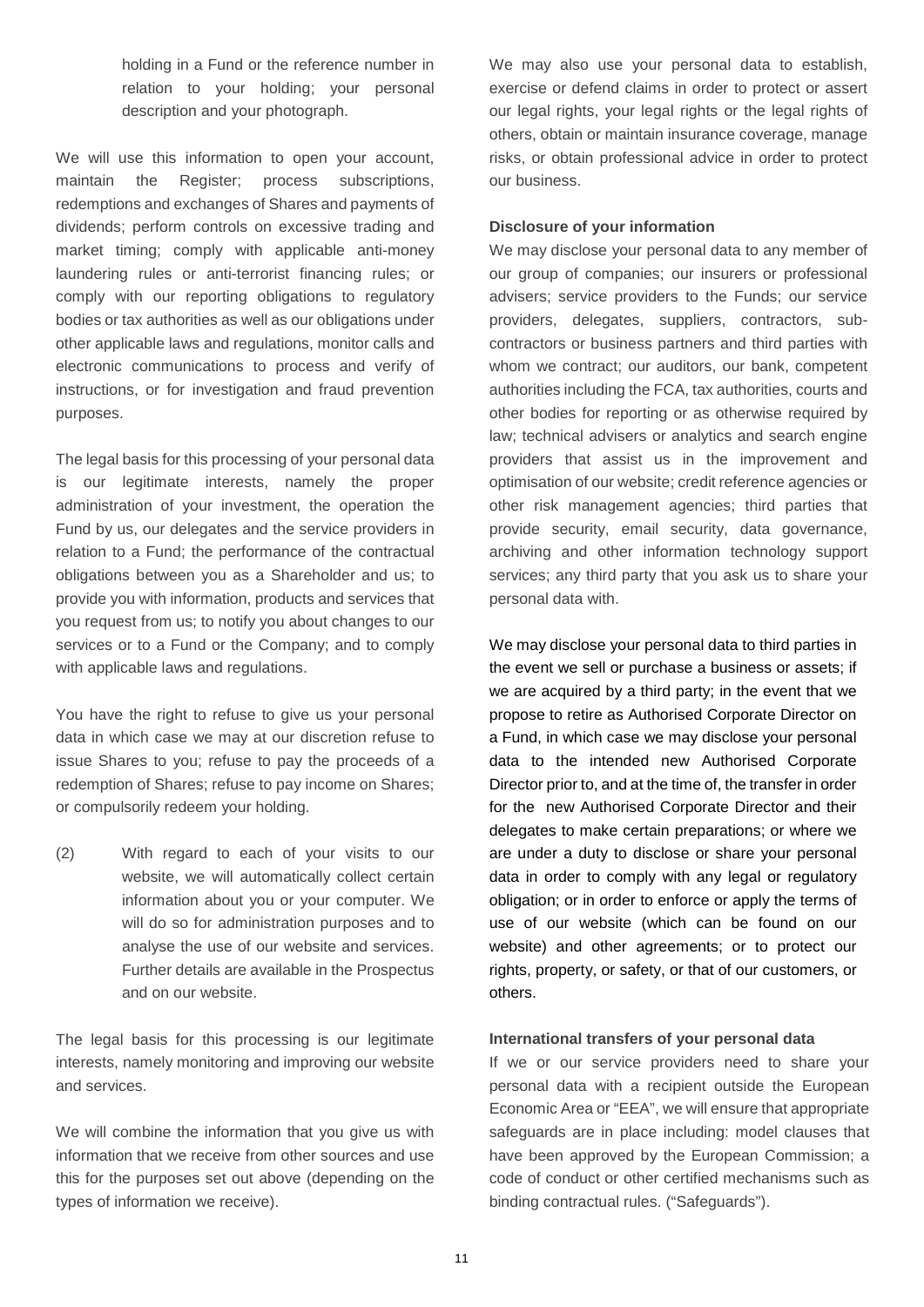Your personal data may be transferred to third parties that we or our service providers use including certain banks that we or our service providers use or certain companies that provide certain services to our service providers such as the registrar of the Fund. Such third parties include: a company located in India that provides operational support services, a company based in the USA that provides information technology security services, and a company based in the USA (but which has affiliates in multiple locations) that provides customer services software.

#### **Retention and deletion of your personal data**

We will not keep your personal data longer than is necessary for the purpose that we process it or for any purpose. We will generally retain your personal data for a minimum of 7 years, or for such period as is necessary for compliance with a legal obligation to which we are subject, or in order to protect your vital interests or the vital interests of another natural person.

#### **Rights of an individual**

As an individual, you have certain rights under the Data Protection Requirements. These include: (a) the right of access (b) the right to rectification (c) the right to erasure (d) the right to restrict processing (e) the right to object to processing (f) the right to data portability (g) the right to complain to a supervisory authority, and (h) the right to withdraw consent. Some of the rights are complex and only apply in specific circumstances. Further details are set out in the privacy policy published on our website.

## **Our details**

You can contact us or our Data Protection Officer regarding the Data Protection Requirements or our privacy policy:

- (a) by post, to 52-54 Gracechurch Street, London, EC3V 0EH;
- (b) by telephone, on 01268 44 8634 or the contact number published on our website from time to time; or
- (c) by email, to **[FP\\_DataProtection@Fundrock.com](mailto:FP_DataProtection@Fundrock.com)** or the email address published on our website from time to time.

Further information is available on our website.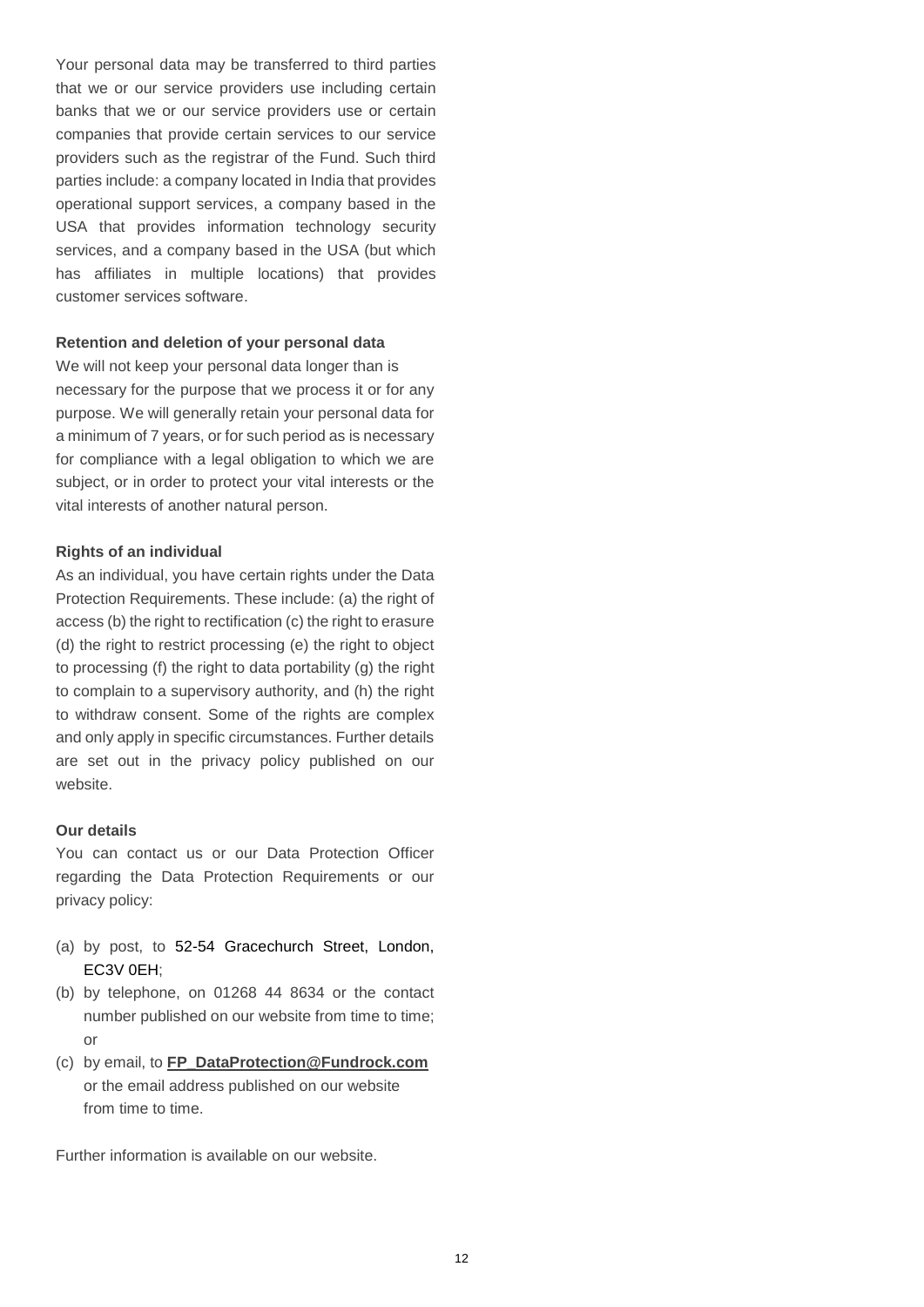# <span id="page-13-0"></span>**DIRECTORY**

## **The Company and its Head Office**

FP Octopus Investments UCITS Funds, 52-54 Gracechurch Street, London, EC3V 0EH. Authorised and regulated by the Financial Conduct Authority.

## **Sponsor**

Octopus Investments Limited, 33 Holborn, London EC1N 2HT.

# **Authorised Corporate Director ("ACD")**

FundRock Partners Limited, 52-54 Gracechurch Street, London, EC3V 0EH. Authorised and regulated by the Financial Conduct Authority and a member of the Investment Association ("IA"). FundRock Partners Limited is a subsidiary of Fundrock Holding S.A.

## **Investment Manager**

Octopus Investments Limited, 33 Holborn, London EC1N 2HT. Authorised and regulated by the Financial Conduct Authority.

# **Marketing and Distribution for the Funds will be carried out by:**

Octopus Investments Limited, 33 Holborn, London EC1N 2HT.

#### **Depositary**

Societe Generale S.A, London Branch, One Bank Street, Canary Wharf, E14 4SG. Authorised by the Prudential Regulation Authority and regulated by the Financial Conduct Authority.

## **Administrator and Registrar**

SS&C Financial Services Europe Limited, SS&C House, St Nicholas Lane, Basildon, Essex SS15 5FS Authorised and regulated by the Financial Conduct Authority. Telephone: 01268 44 8634 or +44(0) 1 268 44 8634 (from outside the UK). Facisimile: 01268 44 1498 or +44(0) 1268 44 1498 (from outside the UK).

# **Auditor**

Deloitte LLP, Saltire Court, 20 Castle Terrace, Edinburgh EH1 2DB. Authorised and regulated by the Financial Conduct Authority.

# **Competent Authority**

The Company is authorised and regulated by the Financial Conduct Authority. They can be contacted at 12 Endeavour Square, London E20 1JN or by calling 0845 606 1234 (local call rates). Website www.fca.org.uk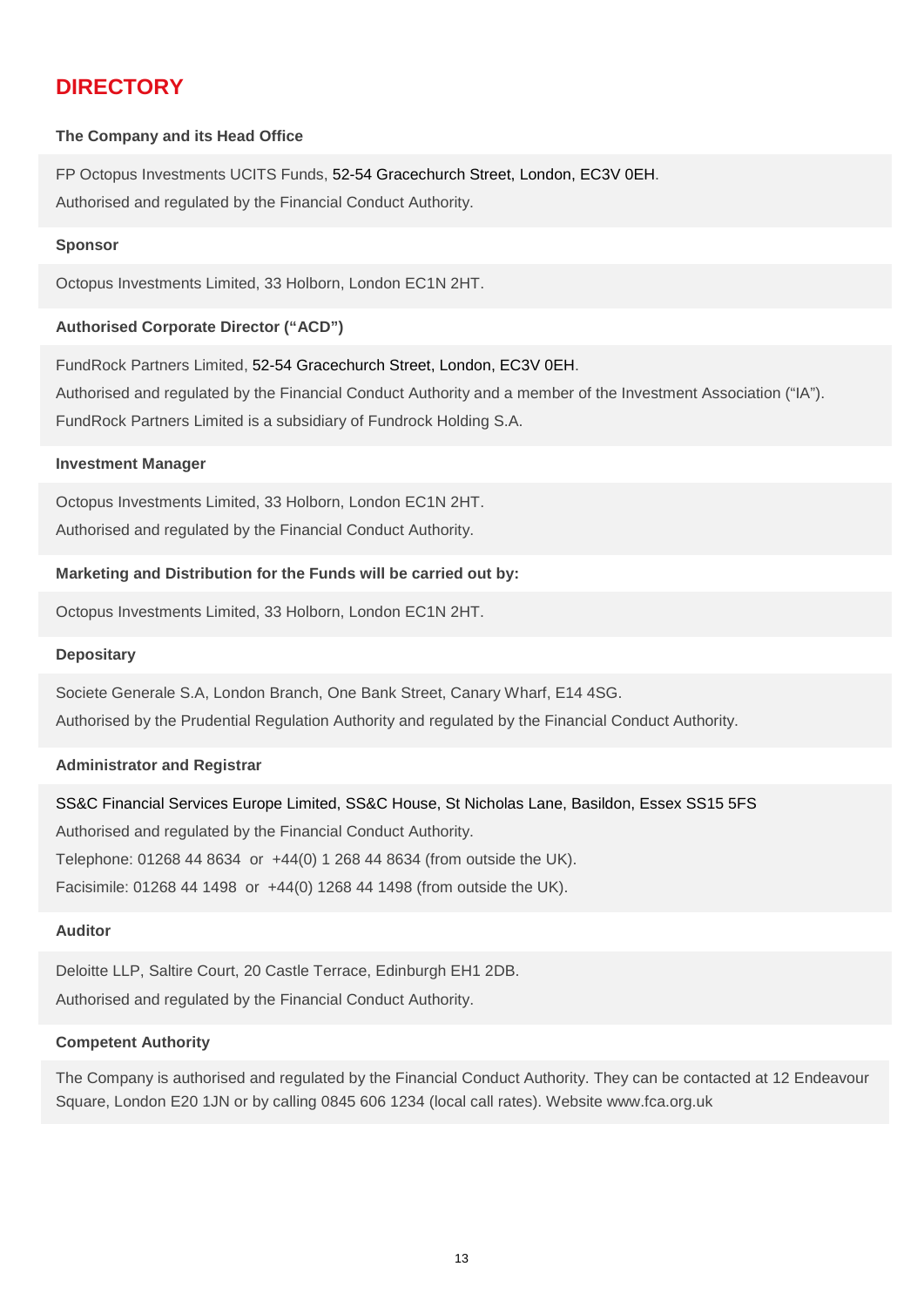# <span id="page-14-0"></span>**ISA TERMS & CONDITIONS**

These Terms and Conditions are effective from 23<sup>rd</sup> August 2021 and substitute in full any previous terms and conditions relating to your ISA investment.

## **1. Definitions**

**'Account'** means a FundRock Partners Limited ISA invested in the relevant OEIC.

**'ACD'** means the Authorised Corporate Director of the Fund, which is FundRock Partners Limited.

**'Administrator'** 'means the administrator of the ISA, which is SS&C Financial Services Europe Limited.

**'Distribution Payment Dates'** will be as detailed in the Prospectus for the OEIC.

**'FCA'** means the UK Financial Conduct Authority of 12 Endeavour Square, London E20 1JN.

**'Fund/Fund(s)'** means a sub-fund or sub-funds of the OEIC.

**'Investments'** means the Shares and/or cash held in the ISA.

**'Investor'** means a Qualifying Individual, who invests in an ISA.

**'ISA'** means a Stocks and Shares Individual Savings Account established under the Regulations governed by these Terms and Conditions and subscribed to by the Investor.

**'Manager'** means the ISA Manager which is FundRock Partners Limited.

**'Qualifying Individual'** means an individual aged 18 years or over who is deemed to be resident in the UK for tax purposes. This includes a non-resident who performs duties which by virtue of Section 28 of the Income Tax (Earnings & Pensions) Act 2003 are treated as being performed in the UK (Crown employees serving overseas) or is married to, or is in a civil partnership with a person who performs such duties.

**'Regulations'** means the Individual Savings Account Regulations 1998 (as amended from time to time).

**'Rules'** means the rules of the FCA (as amended from time to time).

**'Terms and Conditions'** means these terms and conditions and the statements and declarations made by the Investor on his or her application form.

**'We/us/our'** means the Manager.

**'Year'** means a year beginning on 6 April in any year and ending on 5 April in the following year. **'You/your'** means the Investor.

# **2. General**

2.1 You should note that in accordance with the Rules, we categorise Investors as "Retail Clients". You will not receive unsolicited calls from us.

2.2 You should be aware of the nature and risks of investing in an ISA. Please see the Prospectus for more information about the Fund.

2.3 The Account will come into force subject to the Regulations and the provision of these Terms and Conditions on the date the Manager accepts your application.

2.4 These Terms and Conditions shall apply to all transactions between the Investor and the Manager and form the basis upon which the ISA will operate.

2.5 The Manager reserves the right to amend these Terms and Conditions, provided that such variation will not prejudice compliance with the Rules or the Regulations. Any such significant amendment will be notified to the Investor and will automatically take effect 30 calendar days later. We may vary these Terms and Conditions to reflect changes in the Rules or Regulations, without giving you prior notice.

2.6 The Manager will manage the ISA in accordance with the Regulations and will notify the Investor if the ISA has or will become void due to any failure to satisfy them. Should any provision of these Terms and Conditions be or become illegal, invalid or unenforceable under any applicable law, neither the validity nor enforceability of the remaining provision in these Terms and Conditions will in any way be affected or impaired.

2.7 This ISA is not a stakeholder product (the minimum voluntary benchmark prescribed by HM Treasury).

2.8 You should note that your tax treatment in relation to any investments made under these Terms and Conditions will depend on your individual circumstances and may be subject to change in the future.

2.9 The Manager is authorised and regulated in the conduct of investment business by the Financial Conduct Authority (12 Endeavour Square, London E20 1JN, UK), FCA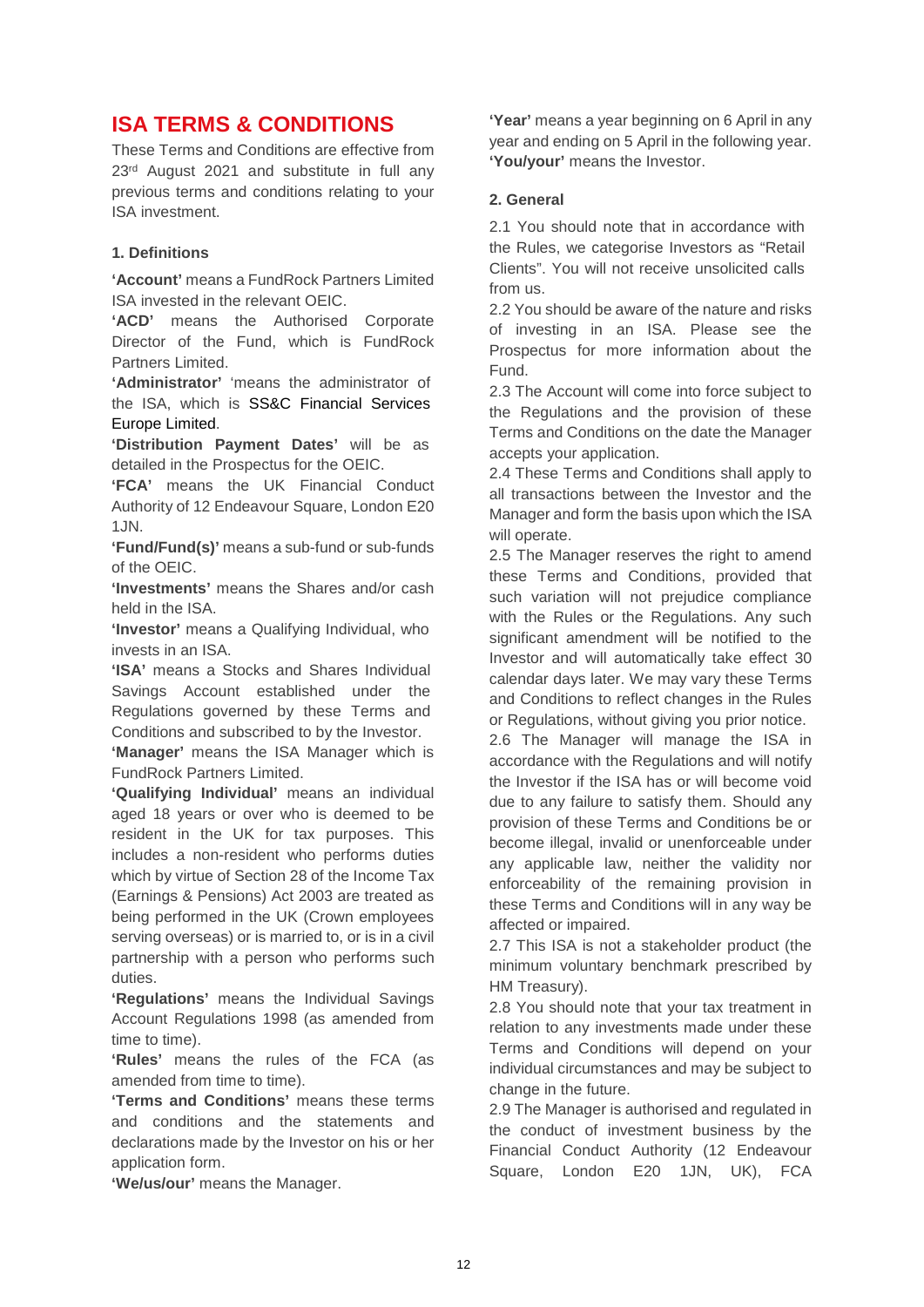registration number 469278. You can check this by visiting the Register on the FCA's website (www.fca.org.uk/register) or by contacting the FCA on 0845 606 1234. We are approved by HM Revenue & Customs as an ISA Account Manager under the Regulations.

2.10 The Manager's registered address is at 52-54 Gracechurch Street, London, EC3V 0EH. Authorised and regulated by the Financial Conduct Authority and its website is [www.fundrock.com.](http://www.fundpartners.co.uk/)

# **3. Your Application**

3.1 You can apply to subscribe to an ISA in either of the following ways:

(a) By completing our application form and returning it to us by post.

(b) By investing a lump sum by calling our dealers on 01268 448634. This service is only available to clients who can confirm that they have received the Key Investor Information Document pre-sale.

(c) If you apply by telephone, we will send you confirmation of the details you have provided and a copy of the declaration you have made under the Regulations once we have accepted your application. Once you have received this confirmation, you have 30 calendar days to tell us if any details are incorrect.

3.2 If you complete our written application form, we will simply send you confirmation of your subscription once we have accepted it.

3.3 If you do not give us the complete information required under the Regulations at the time we receive your application form, then we cannot proceed with your ISA subscription and we will return your application to you for completion.

## **4. Acceptance**

4.1 For new ISAs, the Manager can accept a correctly completed and signed application form only if accompanied by a valid cheque payable to FundRock Partners Limited or, for those saving on a monthly basis, a valid and correctly completed direct debit mandate made payable to FundRock Partners Limited. The Manager does not have to accept every application it receives.

For ISA transfers to the Manager:

4.2 A transfer will only take effect when the Manager has accepted the Investor's application. The Manager will not accept an application unless and until it has received a correctly completed transfer application form; and a cheque made payable to FundRock Partners Limited from the investor's previous ISA manager.

4.3 When an Investor transfers from another ISA manager and the Investor has already subscribed in the current tax year, the Investor cannot subscribe further money into the Account with the Manager until after the transfer has been effected and provided the maximum contribution has not already been made.

## **5. Investment**

5.1 The minimum investment permitted to open the ISA and the maximum amount that may be invested in the ISA in the tax year can be found on our Stocks and Shares ISA Application Form. The latest version of the application form can be found at [www.fundrock.com](http://www.fundpartners.co.uk/) under the relevant Sponsor name. The entire ISA tax allowance limit is able to be invested into a Stocks and Shares ISA or a Cash ISA, or any combination of the two, provided that you do not pay in more than the overall ISA limit within the same tax year. The minimum sum that may be invested through the monthly savings plan is £100 per month. Collection date for regular savings is the first business day of each month. 5.2 New subscriptions or transfer proceeds will be invested in the relevant Fund at the next buying price applicable at the time of acceptance of the application.

5.3 An Account will be opened for the current tax year and, in the case of an Account subscribed by monthly savings plan, for each successive year until the agreement is terminated.

## **6. Management of the ISA Investments**

6.1 We will manage your Account as directed by you in your application or other instruction, and in accordance with the Regulations and these Terms and Conditions.

#### 6.2 Best execution

6.2.1 We are required to seek to achieve the best possible result for you when dealing with any order to buy or sell financial instruments and to set out arrangements for this purpose in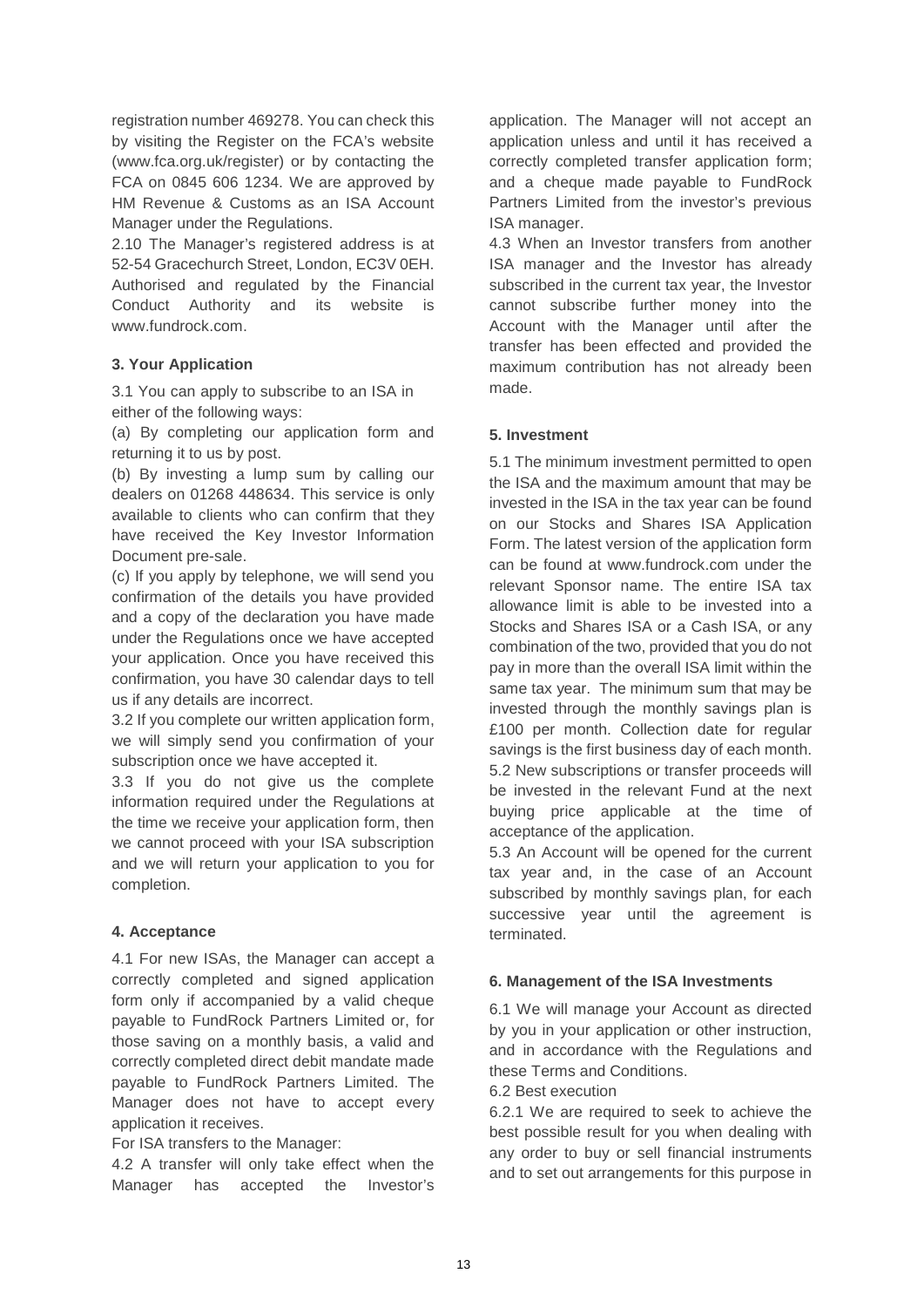a "best execution policy".

6.2.2 We are required to consider various factors when deciding how best to deal with orders from customers. These include price, cost, speed, likelihood of execution and settlement, size, nature and other relevant matters. As we have classified you as a Retail Client we will usually consider price to be the most important factor for you.

6.2.3 However, for orders relating to Shares in the Funds, the only method available for dealing with most of these in practice is to transmit them to the ACD for execution: the ACD will be deemed to be the "execution venue" for these purposes. Where there is only one execution venue that we can use in practice to deal with your orders, we will have to use that venue regardless of the impact of the execution factors listed above.

6.2.4 Sometimes one of the Funds may be available via another trading platform provided by a third party. Strictly speaking, this could be an alternative execution venue. However, we do not use such platforms for the Funds, as we do not believe that we would obtain a better price by doing so. The use of a particular platform may also not be permissible under the Regulations; for example, if it means that investments acquired through the platform must be held in the name of a nominee of the platform provider.

6.2.5 The arrangements explained above may involve execution outside of a regulated market or multilateral trading facility (within the meaning of the Rules).

6.2.6 We will monitor the effectiveness of the arrangements mentioned above and implement any necessary changes to our best execution policy from time to time. This will involve reviewing whether using other means to route orders would be feasible and would generate a better result for you. We will notify you of any material changes to our best execution policy and arrangements made from time to time, where they are relevant to you.

6.2.7 Please note, any specific instructions from our customers as to how their orders are dealt with may prevent us from taking the steps that we have designed to obtain the best possible result in the circumstances.

By agreeing to these Terms and Conditions, you will be giving: your prior express consent to

the execution of orders outside a "regulated market" or a "multilateral trading facility" (as those terms are defined in the Rules) where this is appropriate; and your consent to our best execution policy as summarised above.

6.3 Appropriateness

We are not required to assess the suitability of the investment or service provided or offered to you and, as a result, you will not benefit from the protection of the Rules on assessing suitability. Therefore, we will not assess whether: the investment or service meets your investment objectives; you are able financially to bear the risk of any loss that the investment or service may cause; or you have the necessary knowledge and experience to understand the risks involved.

6.4 Legal title to the Investments will be vested in the name of the Manager but beneficial ownership will be, and will remain with the Investor. Your investment will not be lent to third parties or used as security for a loan.

6.5 Certificates will not be issued in respect of Shareholdings in the Fund(s) but any documents evidencing title to an ISA Investment will be held by the Manager or as the Manager may direct.

6.6 If you hold any cash in your Account, we will deposit it in a client money account in our name, with an appropriately regulated bank or institution of our choice in the United Kingdom in accordance with our obligations under the Rules. The bank will hold the cash on our behalf in a trust account separate to any account used to hold money belonging to us in our own right. We will not be responsible for any acts or omissions of the bank. In the event that the bank becomes insolvent we will have a claim on behalf of our customers against the bank. If, however, the bank cannot repay all of its creditors, any shortfall may have to be shared pro rata between them. No interest will be paid on such cash in accordance with the Regulations and the Rules. If we are holding cash, whether client money or not, we may withdraw it and apply it towards paying fees, charges and other sums due to us.

6.7 The Manager may employ agents in connection with the services it is to provide and may delegate all or any of its powers or duties to any delegate or delegates of its choice. The Manager will satisfy itself that any person to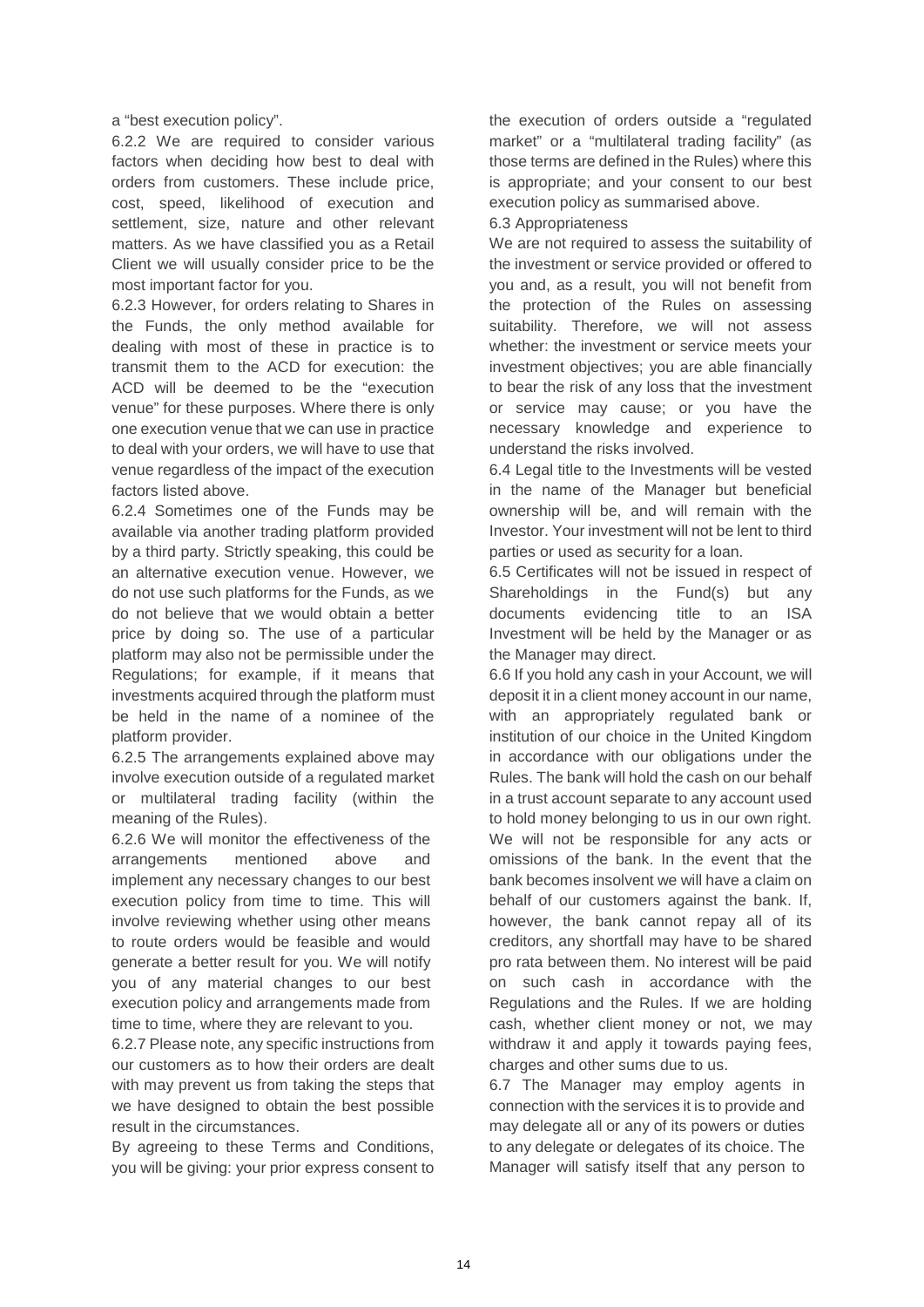whom it may delegate any of its functions or responsibilities under these Terms and Conditions is competent to carry out these functions or responsibilities.

6.8 The Manager has appointed SS&C Financial Services Europe Limited as the Administrator to the Accounts.

6.9 Money will not be borrowed on the Investor's behalf. The Investor will not be committed to underwrite any issue or offer for sale of securities.

# **7. Charges and Expenses**

7.1 No charges will be levied for the management or administration of the ISA. However, the investment of new subscriptions and transfer payments will attract the normal charges applicable to investors in the Fund. (For further detail please refer to the Key Investor Information Document and the Supplementary Information Document).

7.2 There is currently an initial charge based on the Net Asset Value applicable for purchases of Class S Shares in the FP Octopus UK Micro Cap Growth Fund. There is also a percentage periodic charge per annum of the Net Asset Value of each Fund applicable to all share classes. All relevant charges are detailed in this Supplementary Information Document and the Prospectus. These charges may only be increased in accordance with the Rules and you will be notified accordingly.

7.3 In the case of transfers, we reserve the right to pass on to you any expenses or costs incurred when transferring Accounts between account managers or transferring your Investments, including any VAT due on these charges. We may review our charges when we consider it appropriate and will notify you 60 calendar days in advance of any increase in our charges.

7.4 If you do not have enough cash in your Account to pay our charges, or any payment of taxes, as they become due, we may sell Shares in your Account to raise the required amount. We may apply or waive any of our charges at our absolute discretion.

7.5 If you open an Account through an independent financial adviser, you may request that we facilitate the payment of an ongoing 'adviser charge' to your intermediary on your behalf. This is achieved by selling down a

number of shares from your holding on a quarterly basis, with the subsequent payment being made directly to your designated intermediary.

7.6 Please note that other costs, including taxes, may arise that are not paid by the Manager or imposed by it.

## **8. Withdrawals from your Account**

8.1 An Investor may, by giving written notice to the Manager, make cash withdrawals of all or part of their Account at any time. On receipt of the Investor's written instructions to make a withdrawal and within such time as stipulated by the Investor in those withdrawal instructions (subject to any reasonable business period not exceeding 30 days, which we require for the practical implementation of the instructions) part of the Account shall be paid to the Investor. If an Investor withdraws all of his Investment his Account will be automatically terminated. This notice of withdrawal should be sent to the Administrator at the operating address given in the Prospectus.

8.2 Normally, Shares in the Fund(s) will be sold at the next selling price prevailing at the time of receipt of the written notice by the ACD's Administrator, and the proceeds thereof will be dispatched within four business days following receipt of satisfactory renunciation.

## **9. Income from your Account**

9.1 If you ask us to pay out your Fund income to you, we will buy income Shares, if they are available, in the Fund(s) of your choice. If you ask us to reinvest your Fund income we will buy accumulation Shares. Please refer to the Supplementary Information Document or the Prospectus to confirm the availability of income Shares and accumulation Shares in your chosen Fund.

9.2 If you change your income instructions we will automatically convert or switch your Fund investments to the appropriate type of Share if they are available (that is, income or accumulation Shares) free of any sales charge. 9.3 We will reinvest any further income your Account receives in the form of distributions, or other rights or proceeds from any Shares held, in the same underlying Shares, where you still hold these Shares, unless you instruct us to pay this out to you. Where you have switched the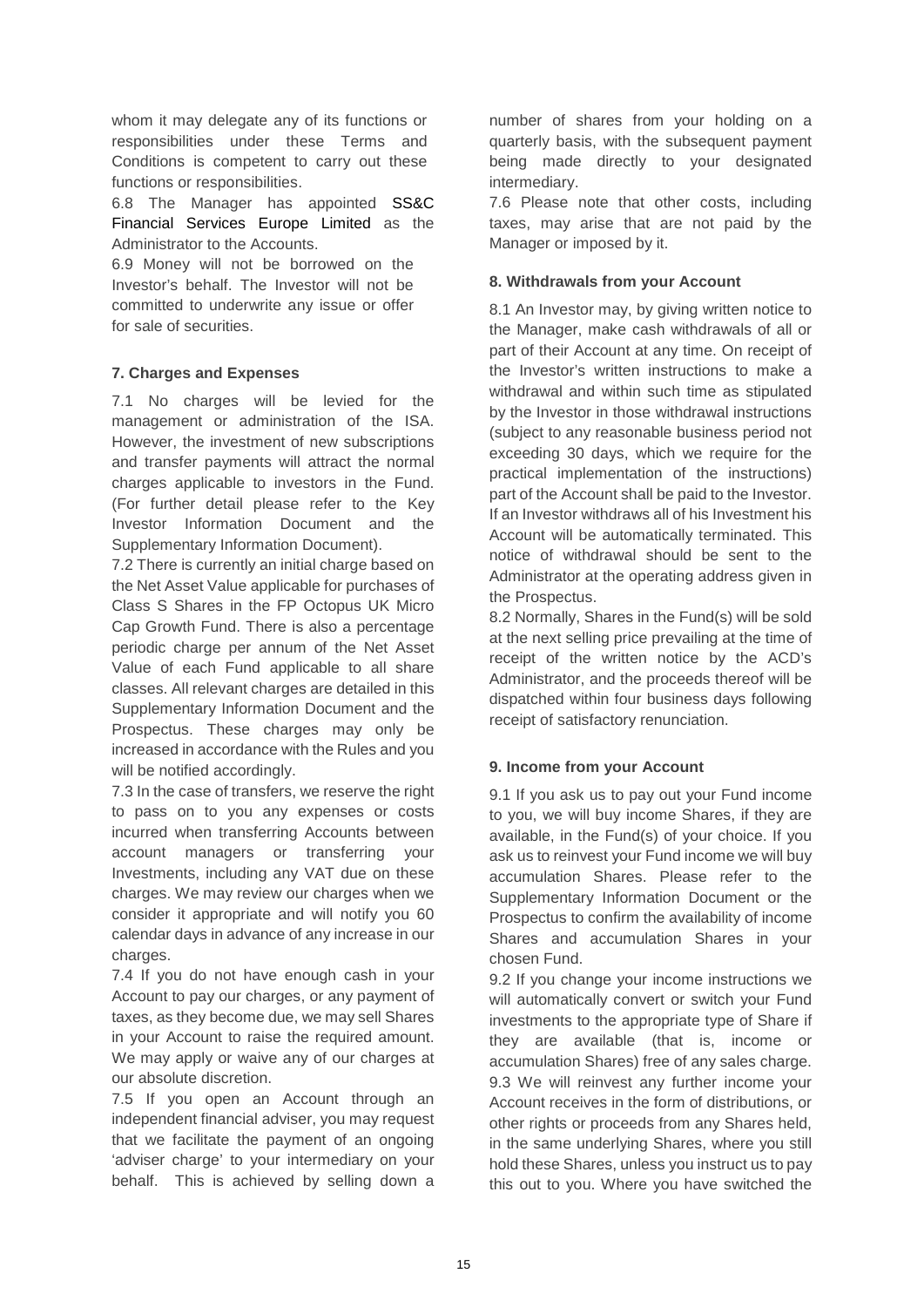underlying Shares into Shares in other Funds the reinvestment will be made into these other Shares. Where you no longer hold the underlying Shares within your Account, the income will be paid out to you.

# **10. Transfers and Termination**

10.1 On your written request we will, within such time as stipulated by you in those instructions (subject to any reasonable business period not exceeding 30 days, which we require for the practical implementation of the instructions) arrange for the transfer of the ISA (or part thereof) to another approved manager and where possible within such time stipulated by you and subject to the Regulations. However, we cannot guarantee that the transfer will take place on the date requested.

10.2 The Manager may, following 30 days' prior written notice, transfer its responsibilities as manager of the ISA to any entity (including an associate of the Manager) which is approved under the Regulations as a plan manager, if that other entity writes to the Investor and undertakes to carry out all the Manager's duties and obligations in respect of an Account. Following such communication, the Manager will be released from all those duties and obligations that the new manager has undertaken to carry out. Before such a transfer is carried out, the Manager shall satisfy itself that any new manager is competent to carry out those functions and duties to be delegated or transferred.

10.3 The Manager will consider requests in writing to accept the transfer of an ISA held with another approved manager but will require the transfer to be effected in cash.

10.4 The Investor may terminate the ISA immediately by giving the Manager prior written notice. Such termination shall not prejudice the completion of any transaction commenced prior thereto. The Terms and Conditions shall continue to apply until all outstanding transactions and liabilities have been performed and discharged.

10.5 The Investor may in the termination notice (referred to in clause 10.3) elect to transfer all or part of the Investments to the main Share register and such Shares shall henceforth be registered in the sole name of the Investor. On written notice to terminate the Account, and

within such time as stipulated by the Investor in those termination instructions (subject to any reasonable business period not exceeding 30 days, which we require for the practical implementation of the instructions), Account interest and dividend rights or other proceeds or any cash shall be transferred to you. We will send you any proceeds due, less any applicable charges. Where all or part of the Investment is not transferred, they will be sold at the prevailing forward selling price at the time of receipt of the notice and the Manager shall account to the Investor for the proceeds.

10.6 Proceeds may be paid by cheque or, at your request, electronically; if the latter method is chosen we reserve the right to retain redemption proceeds until all anti-money laundering documentation has been received. Such redemption proceeds will be held on a client money account: no interest will be payable.

10.7 The Account may be terminated by the Manager, at its sole discretion and without giving any reason, by giving the Investor 90 days' written notice. In such circumstances you will have the right to transfer the Account to another plan manager or to receive the investments or their cash value at the relevant time. There is a potential loss of income and growth following a rise in the markets whilst the ISA transfer remains pending.

10.8 The Manager may deduct from the amount of any payment or transfer of Investments an amount to satisfy any sums due to him under these Terms and Conditions and tax liabilities of the Investor (or his personal representatives) for which the Manager is accountable.

# **11. Death**

11.1 Investments cease to be tax-exempt with effect from the date of death of the Investor and the ISA will therefore be terminated immediately upon receipt of a copy of the death certificate.

11.2 The Investments will be transferred, outside the ISA, to the order of the Investor's personal representatives pending receipt of grant of probate and their further instructions. Notwithstanding the termination of the ISA status, the Manager's rights and powers under these Terms and Conditions shall continue and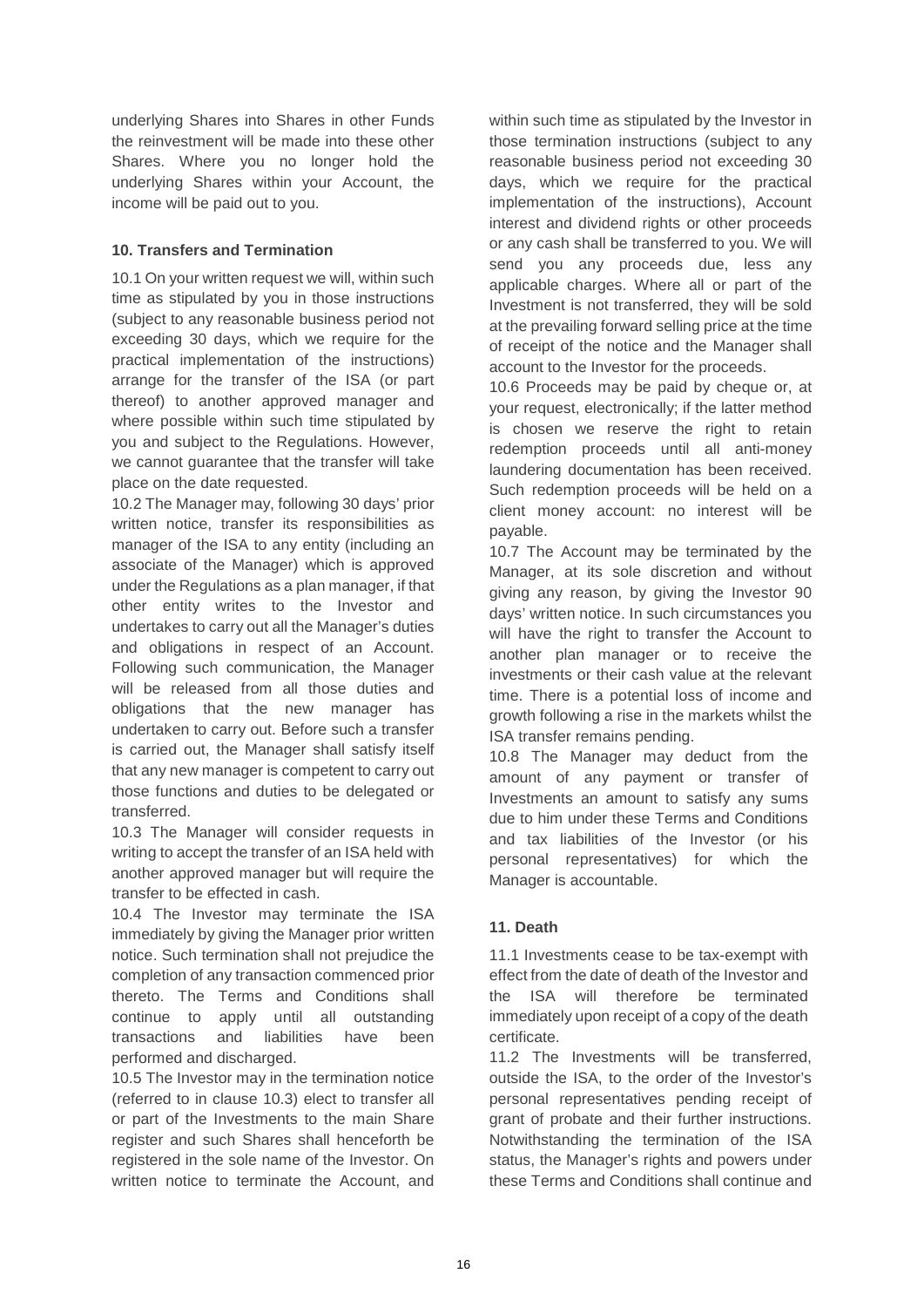shall bind the Investor's personal representatives.

11.3 Where an ISA holder has died on, or after, 3rd December 2014, their surviving spouse or civil partner can now inherit their ISA tax benefits. The surviving spouse/civil partner will be eligible for an additional allowance equal to the value of the ISA on the date of the holder's death. This Additional Permitted Subscription (APS) is in addition to the surviving spouse/civil partner's usual ISA allowance. Details about how to claim the APS will be sent to the executor(s) along with the required application forms.

# **12. Reports and Shareholders' Meetings**

12.1 The Manager shall send the Investor regular bi-annual statements showing the number of Shares held, a valuation of those Shares and details of all transactions for the period. The OEIC's full Long Form Report and Financial Statements may be obtained free of charge from the ACD's website at [www.fundrock.com](http://www.fundrock.com/) or requested charge from the ACD by telephone or in writing.

12.2 Voting rights attached to Investments will not be exercised by the Manager but arrangements will be made by the Manager for the Investor, if he or she so wishes, to attend Shareholders' meetings, to vote and to receive any other relevant information issued to Shareholders in addition to the annual or interim reports in respect of the Funds.

# **13. Cancellation Rights**

13.1 When your application has been accepted the Manager shall send to you a cancellation notice, as required by the Rules. In order to exercise the right of cancellation, the notice must be returned to the Manager within 14 days of its receipt. In such an event, the Investor will receive back his or her subscription, unless the value of the investment has fallen at the date of the Manager's receipt of the notice. In this case a deduction will be made of the amount by which the value of the investment has fallen.

## **14. Complaints**

14.1 The Manager operates a written complaints procedure in accordance with the Rules and a copy of this can be found on the

Octopus Investments page of the ACD's website at www.fundrock.com or can be obtained by writing to the Complaints Manager at the address given below. Any complaint should in the first instance be addressed to the Complaints Manager at: FundRock Partners Limited, 52-54 Gracechurch Street, London, EC3V 0EH.

If the matter is not resolved to the Investor's satisfaction, the Investor subsequently has the right to complain to the Financial Ombudsman Service at Exchange Tower, London E14 9SR

# **15. Compensation**

15.1 In the event that the ACD is not able to meet its financial liabilities to the Investor, the Investor may be entitled to compensation under the Financial Services Compensation Scheme established under the Financial Services and Markets Act 2000. Most types of investment business are covered for 100% of the first £50,000. This level of compensation is set out by the UK Government and can change. This is the maximum compensation available.

## **16. Liability and Rights of the Manager**

16.1 We will not be liable to you for any costs, claims, demands, losses, expenses or any other liabilities whatsoever (including any demands or claims by HM Revenue & Customs) as a result of any loss of opportunity to increase the value of any of your Investments, or any depreciation in the value of any of your Investments other than as a result of our negligence, fraud, wilful default or breach of the Rules.

16.2 We will not be liable for acts or omissions by us or any third party, whether or not that third party is acting as our agent, unless it arises as a result of our negligence, fraud, wilful default or breach of the Rules. We currently have insurance cover for loss of Account investments including loss resulting from misappropriation, negligence, fraud or dishonesty by our employees.

16.3 We will not be liable for any loss or damage suffered as a result of circumstances beyond our reasonable control, provided where relevant that we have complied with the Rules on business continuity. We will not be liable for any negligence, fraud or default by any bank or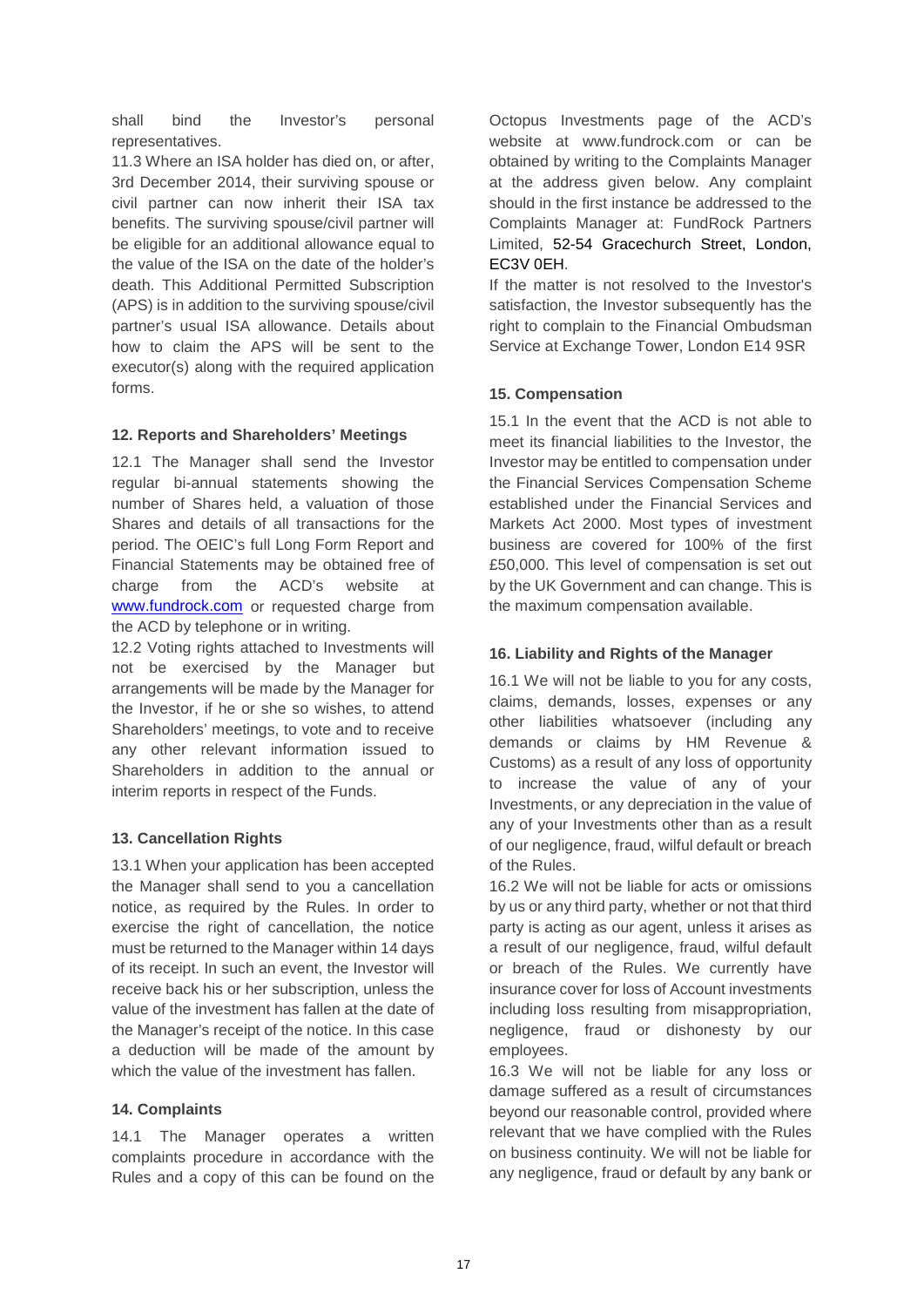custodians who hold cash or assets in or on behalf of your Account or any other person, firm or company through or with whom transactions are effected on your behalf.

16.4 The Manager may, without prior notice to the Investor, apply any cash or realise any Investments in payment of any taxes, fees and/or expenses owed by the Investor to the Manager. In the event that such liabilities remain unsatisfied after such action, the Investor shall on demand promptly pay the Manager any shortfall.

16.5 The Investor shall indemnify the Manager in full in respect of any liabilities, taxes, costs, charges and expenses incurred in connection with the ISA.

16.6 To the extent permitted by the Regulations, the Manager may make claims, conduct appeals and agree on the Investor's behalf liabilities for, and any relief from, tax in respect of the ISA.

16.7 Nothing in these Terms and Conditions shall restrict the Manager's right to provide investment services to others.

# **17. Notices and Instructions**

17.1 Notices and instructions to the Manager should be in writing and signed by the Investor. Such notices and instructions should be sent to the following address – FundRock Partners Limited, 52-54 Gracechurch Street, London, EC3V 0EH.

17.2 Notices and other documents to be given to the Investor will be posted to the Investor's last address held by the Manager and will be considered to have been received by the Investor two days after posting.

17.3 You must supply us with all information that we reasonably ask for, in relation to your Account. In particular, you must tell us promptly if you cease to be a Qualifying Individual, change your address, your personal status, your Financial Adviser, or other information you have given us in your Application or any other significant change in your circumstances which might affect your Account. You need to inform us of a change of address by signed, written instructions. You need to inform us of a change of name by signed, written instructions – including the original or certified copy of any legal documentation. If you are an ISA investor, you must write to tell us if you cease to be a Qualifying Individual.

# **18. Confidentiality**

18.1 The Manager will not disclose confidential information obtained by it relating to the Investor, to any third party, except in the following circumstances:

(a) the information is disclosed to any agent of the Manager who will be bound by the same duty of confidentiality;

(b) when any transaction in the ISA is carried out through a Financial Adviser, the Manager will treat that adviser as the Investor's agent and may disclose full details of the ISA to each such agent and accept instructions from any such agent in respect of the ISA;

(c) with the prior written consent of the Investor; and

(d) where the Manager is under any legal or regulatory obligation to do so.

# **19. Conflict of Interest**

19.1 When the Manager or Administrator provides services to you, the Manager or the Administrator (or associates of either) may have an interest or conflict of interest in relation to the transaction. In such circumstances, neither parties (nor their associates) will be liable to account to you for any benefit, profit or other remuneration made or received by reason of the transaction or any connected transaction. The circumstances in which conflicts of interest might arise include where we deal on your behalf with another company in the ACD's group of companies, where we act for other investors with an interest in such investments or where the transactions are in Shares of a Fund for which the company in the ACD's group of companies is the adviser of the ACD.

19.2 Where a potential conflict arises, we are committed to managing these to prevent abuse and protect our employees, clients and other counterparties and to ensure that transactions and services are effected on terms which are not materially less favourable to the client had the potential conflict not existed. Further detail on our conflicts of interest policy is available on request.

19.3 We are required to identify, manage, record and, where relevant, disclose actual or potential conflicts of interest between us and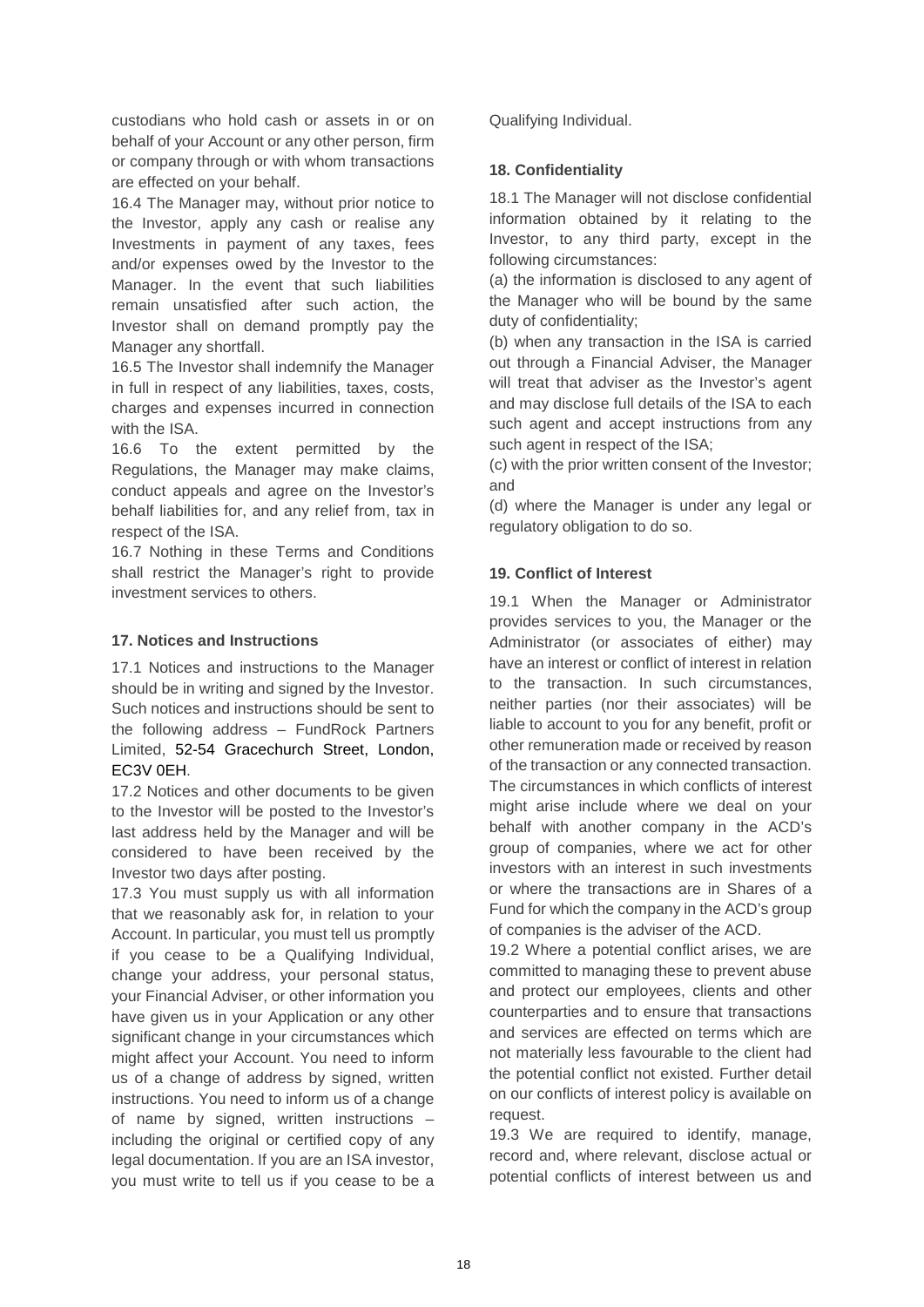our clients and between one client and another and to have a written policy in place.

## **20. Data Protection**

20.1 The way in which we may use personal information of individuals ("personal data") is governed by the "Data Protection Requirements" which means all applicable data protection laws and regulations including, without limitation, (a) the General Data Protection Regulation (EU) 2016/679 ("GDPR"), (b) any applicable legislation supplementing and / or implementing GDPR in the United Kingdom, and (c) any legislation that, in respect of the United Kingdom, replaces GDPR as a consequence of the United Kingdom leaving the European Union. Further details on our privacy policy and your rights under the Data Protection Requirements can be found on our website: www.fundrock.com.

# **Information we collect from you or from other sources and what we do with it:**

20.2 We will collect and process the following data about you depending on how or why you interact or communicate with us (e.g., filling in an application form, subscribing for or redeeming Shares or when you communicate with us by email, telephone or otherwise):

1) Your name and title, address, date of birth, e-mail address and phone number or other contact information; your signature, your tax number or "national insurance number"; your banking details, credit or debit card information or other payment or financial information; information about transactions you make in relation to a Fund including your holding in a Fund or the reference number in relation to your holding; your personal description and your photograph.

We will use this information to open your account, maintain the Register; process subscriptions, redemptions and exchanges of Shares and payments of dividends; perform controls on excessive trading and market

timing; comply with applicable anti-money laundering rules or anti-terrorist financing rules; or comply with our reporting obligations to regulatory bodies or tax authorities as well as our obligations under other applicable laws and regulations, monitor calls and electronic communications to process and verify of instructions, or for investigation and fraud prevention purposes.

The legal basis for this processing of your personal data is our legitimate interests, namely the proper administration of your investment, the operation the Fund by us, our delegates and the service providers in relation to a Fund; the performance of the contractual obligations between you as a Shareholder and us; to provide you with information, products and services that you request from us; to notify you about changes to our services or to a Fund or the Company; and to comply with applicable laws and regulations.

You have the right to refuse to give us your personal data in which case we may at our discretion refuse to issue Shares to you; refuse to pay the proceeds of a redemption of Shares; refuse to pay income on Shares; or compulsorily redeem your holding.

2) With regard to each of your visits to our website, we will automatically collect certain information about you or your computer. We will do so for administration purposes and to analyse the use of our website and services. Further details are available in the Prospectus and on our website.

The legal basis for this processing is our legitimate interests, namely monitoring and improving our website and services.

We will combine the information that you give us with information that we receive from other sources and use this for the purposes set out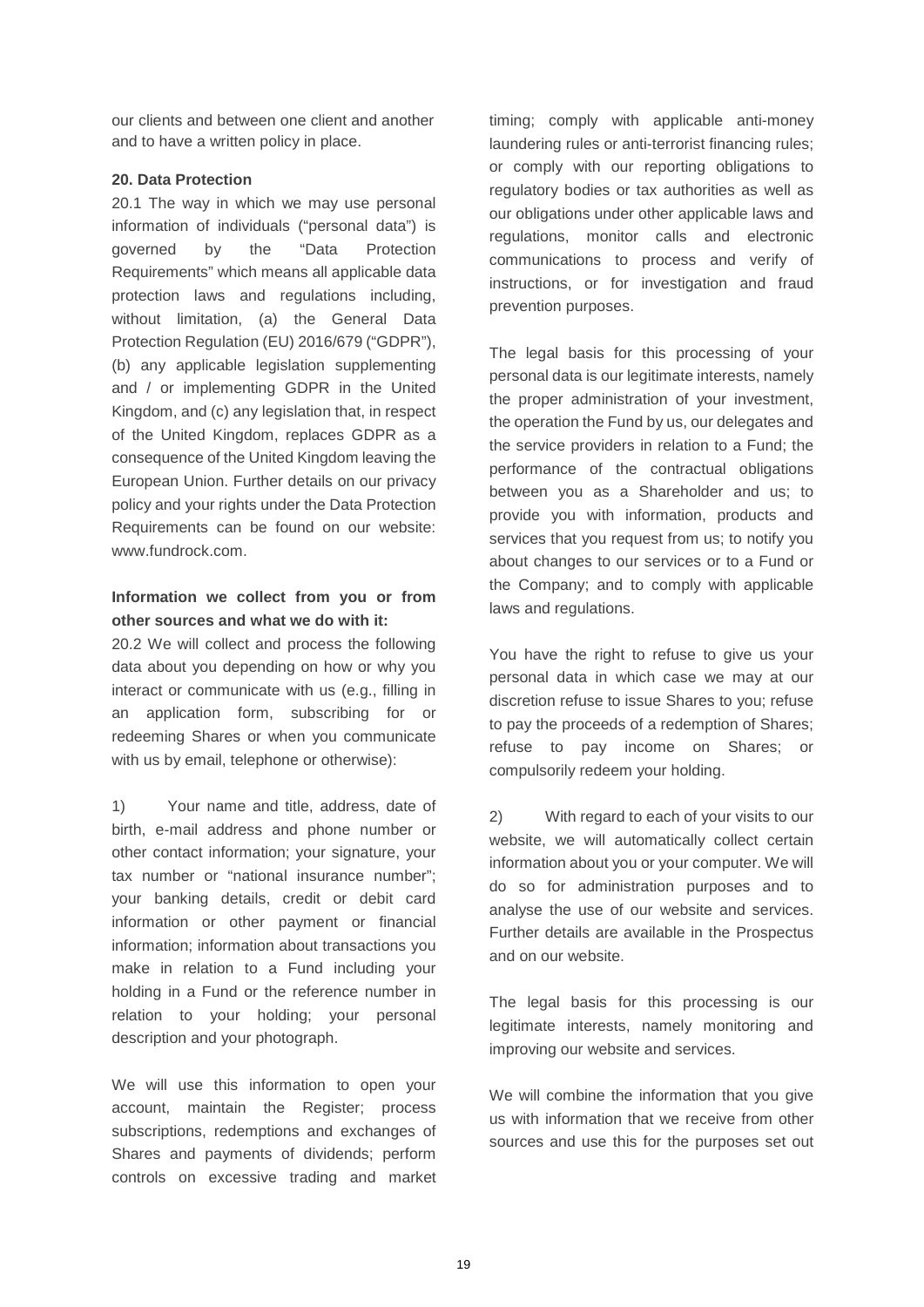above (depending on the types of information we receive).

We may also use your personal data to establish, exercise or defend claims in order to protect or assert our legal rights, your legal rights or the legal rights of others, obtain or maintain insurance coverage, manage risks, or obtain professional advice in order to protect our business.

#### **Disclosure of your information**

20.3 We may disclose your personal data to any member of our group of companies; our insurers or professional advisers; service providers to the Funds; our service providers, delegates, suppliers, contractors, subcontractors or business partners and third parties with whom we contract; our auditors, our bank, competent authorities including the FCA, tax authorities, courts and other bodies for reporting or as otherwise required by law; technical advisers or analytics and search engine providers that assist us in the improvement and optimisation of our website; credit reference agencies or other risk management agencies; third parties that provide security, email security, data governance, archiving and other information technology support services; any third party that you ask us to share your personal data with.

20.4 We may disclose your personal data to third parties in the event we sell or purchase a business or assets; if we are acquired by a third party; in the event that we propose to retire as Authorised Corporate Director on a Fund, in which case we may disclose your personal data to the intended new Authorised Corporate Director prior to, and at the time of, the transfer in order for the new Authorised Corporate Director and their delegates to make certain preparations; or where we are under a duty to disclose or share your personal data in order to comply with any legal or regulatory obligation; or in order to enforce or apply the terms of use

of our website (which can be found on our website) and other agreements; or to protect our rights, property, or safety, or that of our customers, or others.

#### **International transfers of your personal data**

20.5 If we or our service providers need to share your personal data with a recipient outside the European Economic Area or "EEA", we will ensure that appropriate safeguards are in place including: model clauses that have been approved by the European Commission; a code of conduct or other certified mechanisms such as binding contractual rules. ("Safeguards").

20.6 Your personal data may be transferred to third parties that we or our service providers use including certain banks that we or our service providers use or certain companies that provide certain services to our service providers such as the registrar of the Fund. Such third parties include: a company located in India that provides operational support services, a company based in the USA that provides information technology security services, and a company based in the USA (but which has affiliates in multiple locations) that provides customer services software.

## **Retention and deletion of your personal data**

20.7 We will not keep your personal data longer than is necessary for the purpose that we process it or for any purpose. We will generally retain your personal data for a minimum of 7 years, or for such period as is necessary for compliance with a legal obligation to which we are subject, or in order to protect your vital interests or the vital interests of another natural person.

## **Rights of an individual**

20.8 As an individual, you have certain rights under the Data Protection Requirements. These include: (a) the right of access (b) the right to rectification (c) the right to erasure (d) the right to restrict processing (e) the right to object to